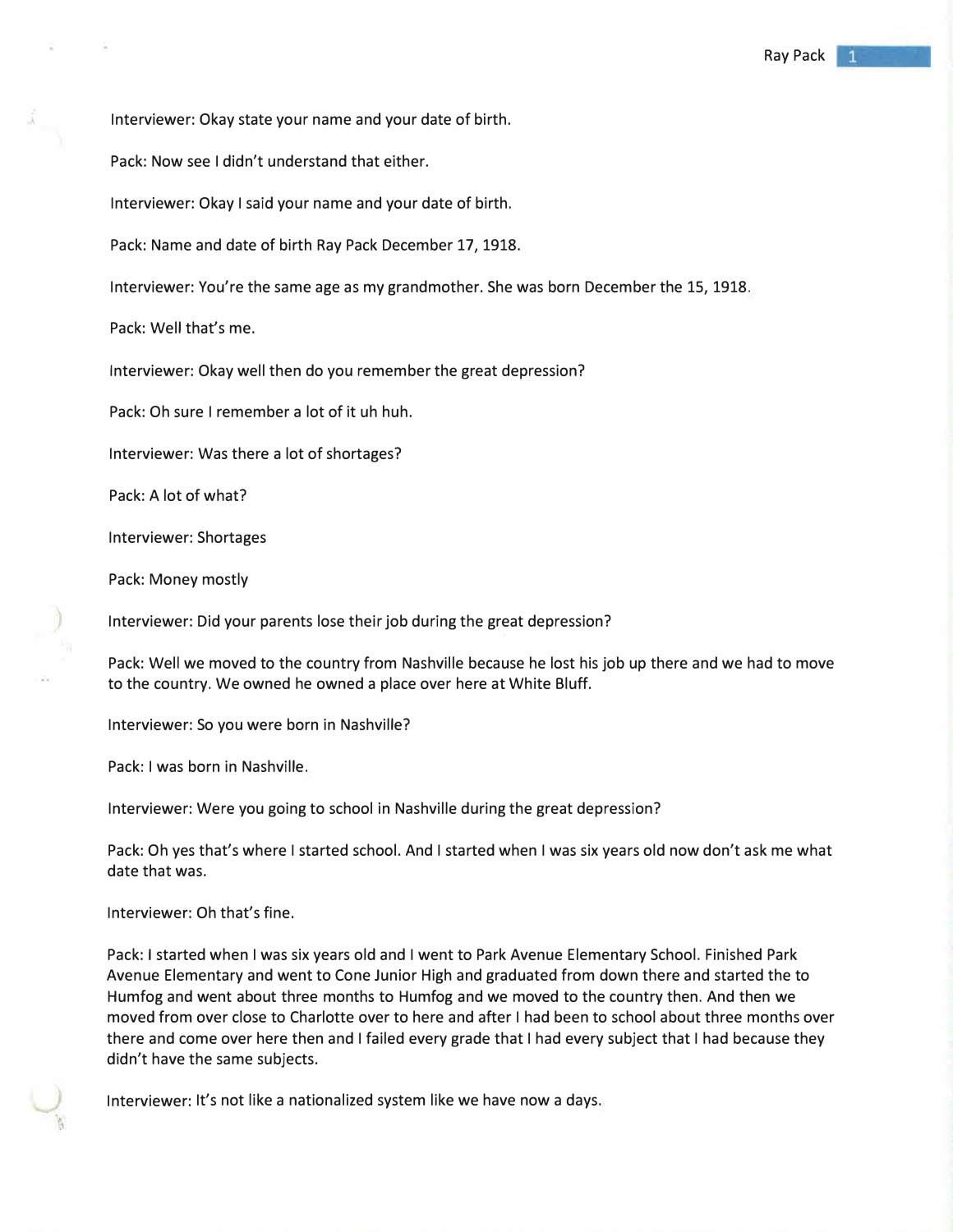Pack: Oh no see White Bluff was just a small school and Charlotte was a pretty large school. But it wasn't Charlotte didn't have all the subjects that Humfog had you know. And so I went back and everything I had failed everything I had to. But I still finished high school when I was 18 years old.

Interviewer: Did you go to college then?

Pack: No

Interviewer: When did you enlist in the military?

Pack: When did I January 3, 1942.

Interviewer: So was that right after Pearl Harbor that you enlisted?

Pack: It was in December the 7<sup>th</sup> 41.

Interviewer: Yeah so right after Pearl Harbor.

Pack: Right after Pearl Harbor. My older brother and I both enlisted and were sworn in the same day.

Interviewer: So you weren't drafted you enlisted.

Pack: I what?

Interviewer: You weren't drafted you volunteered.

Pack: Volunteered yeah

Interviewer: What did you think about the draft?

Pack: What did I think about the draft?

Interviewer: Uh huh

Pack: Oh I think it was a good thing it was a lot of people who wouldn't have had to go if it wouldn't have been for the draft or wouldn't have went.

Interviewer: Yeah but we might not of won if we wouldn't have had it.

Pack: That's right but I knew I'd be drafted and my older brother knew he would be too so we joined to get in the air force.

Interviewer: Oh you joined the air force?

Pack: We went in the air force at that time it was called the air core. I don't when it changed it was the air force then.

Interviewer: What did you think of Franklin Delano Roosevelt?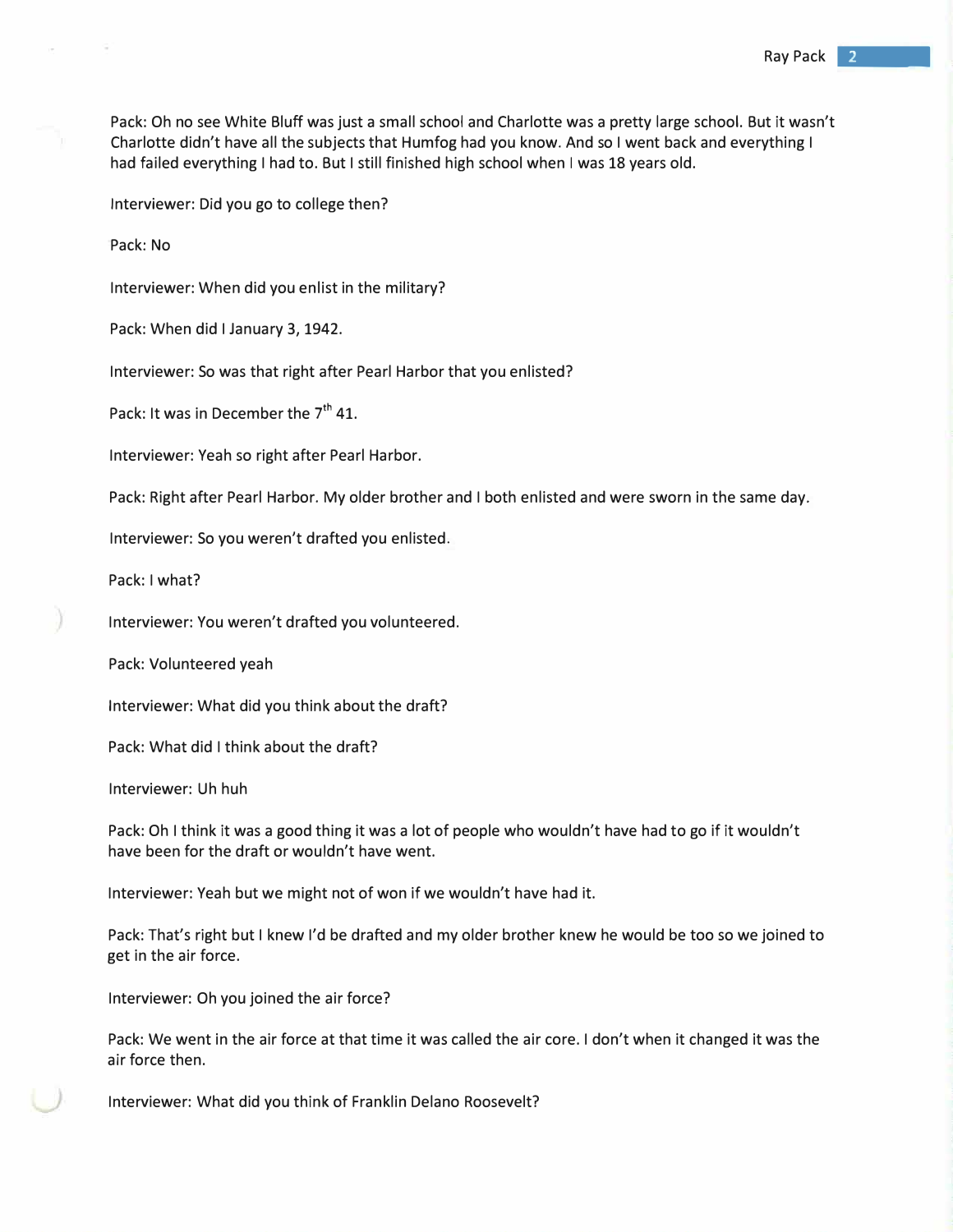Pack: Roosevelt

Interviewer: I'm gonna get tongue on his name because I want to call him FDR.

Pack: I don't know I didn't know enough about that history then to know.

Interviewer: Did you ever watch any of his fire side chats or anything?

Pack: Did I ever what?

Interviewer: Watch any of the fire side chats that he had?

Pack: No

Interviewer: Or listen to them on the radio I'm sorry they didn't have television yet. I mean listen to them on the radio.

Pack: I thought he was one of the best presidents we've ever had though.

Interviewer: So what kind of training did you receive before you went overseas?

Pack: I wasn't in but six weeks when I went overseas.

Interviewer: So they gave you very limited training.

Pack: I didn't have any training you might say basic training.

Interviewer: So you don't think they prepared you adequately for what you had to deal with later because they didn't train you? Or do you think you were prepared for it?

Pack: Well I got more training on the boat I was on the boat for 39 days spent 39 nights on the boat. And I got more training on there than I did while I was in the army in the United States.

Interviewer: Which port did you leave from in the U.S.?

Pack: Left Boston Massachusetts.

Interviewer: Where did you go from there?

Pack: Went down to the Gulf of Mexico took on supplies. Went to Rio De Janeiro South America took on more supplies. Went to Cape Town South Africa took on more supplies and to Parth Australia and on around to Sidney Australia and got off the boat at Sidney Australia.

Interviewer: So you were in the Pacific Operation.

Pack: Nineteen thousand miles without getting off the boat.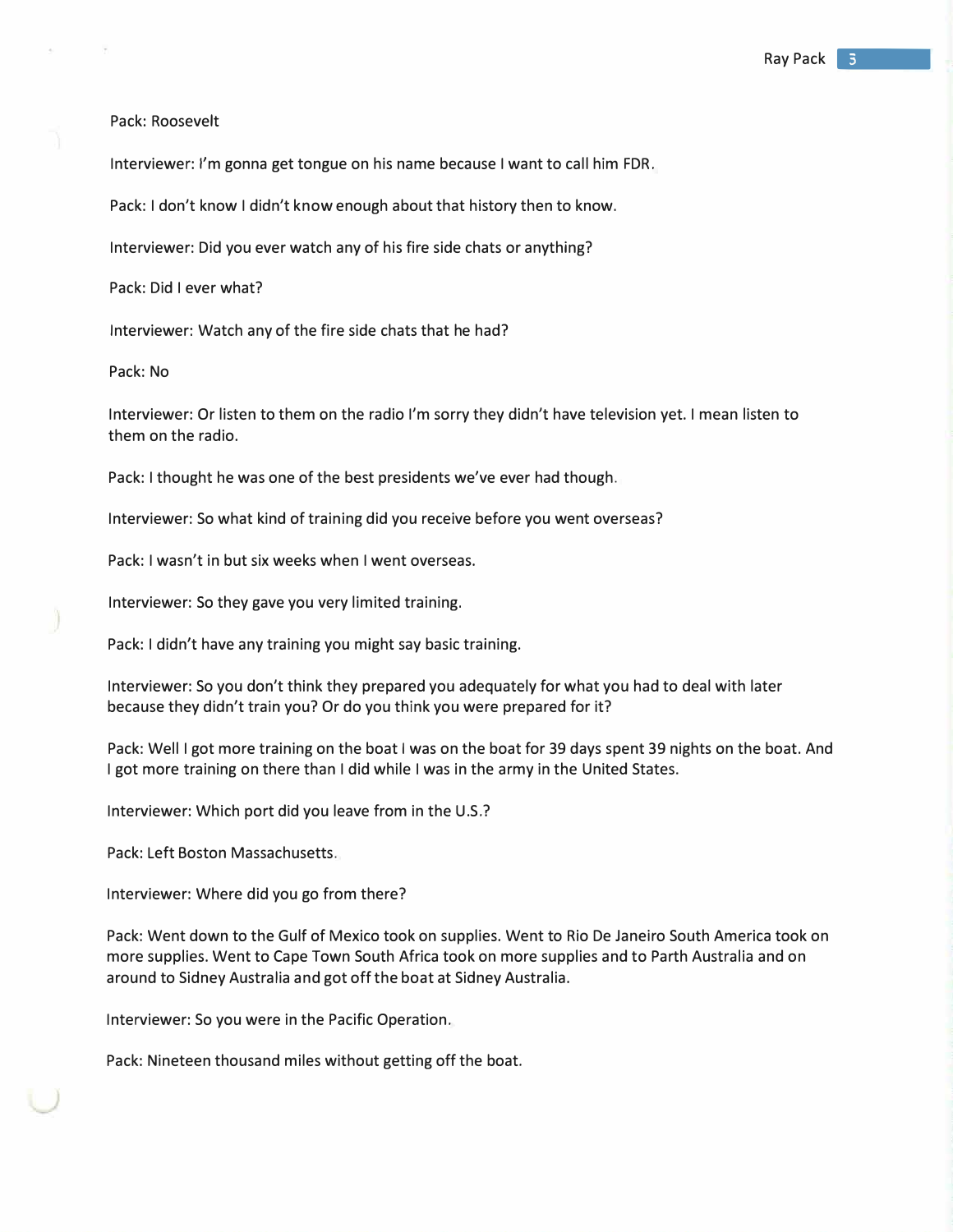Interviewer: No wonder it took 39 days. You were lucky it didn't take a couple of years considering the way that the ships were. How did you hear about Pearl Harbor when Pearl Harbor was bombed how did you hear about it?

Pack: Really I don't know I was down at a friend's house about five or six miles from here and come home that night and I heard my mother and father knew about it then and I don't know where they heard it. Well they had a radio of course and everything.

Interviewer: How did you feel about it?

Pack: Well I was just a young boy and I wasn't really shook up about it or anything. I knew it was going to be bad.

Interviewer: You didn't feel like we're going to go get those Japanese for doing that to us?

Pack: Didn't feel what?

Interviewer: You didn't feel like you wanted to go get those Japanese for that to us.

Pack: Oh no no I didn't a lot of people wanted to go over there and kill them yellow SOBs and everything. But after I got over there of course I didn't want them to kill me so.

Interviewer: So then you got on you enlisted and then you got on the boat and then you went all over the place to get to Australia. And then when you got to Australia did they give you any more training kind of specialized training or anything?

Pack: Marching and how to tare a gun apart and how to shoot and so forth. I already knew how to shoot a gun but not the regular army rifle I didn't. But it didn't take long to learn it.

Interviewer: What was your position and what unit were you with?

Pack: I was an air force supply sergeant I mean that's what I got I went in as a buck private. And I was in about oh three or four months after I got overseas then I was corporal then I made buck sergeant and that's as high as I went.

Interviewer: Okay so you weren't trained in any kind of specialties like radios or airplanes anything like that?

Pack: No

Interviewer: And you didn't ever do officers training?

Pack: No

Interviewer: Okay what was your unit?

Pack: What was my unit?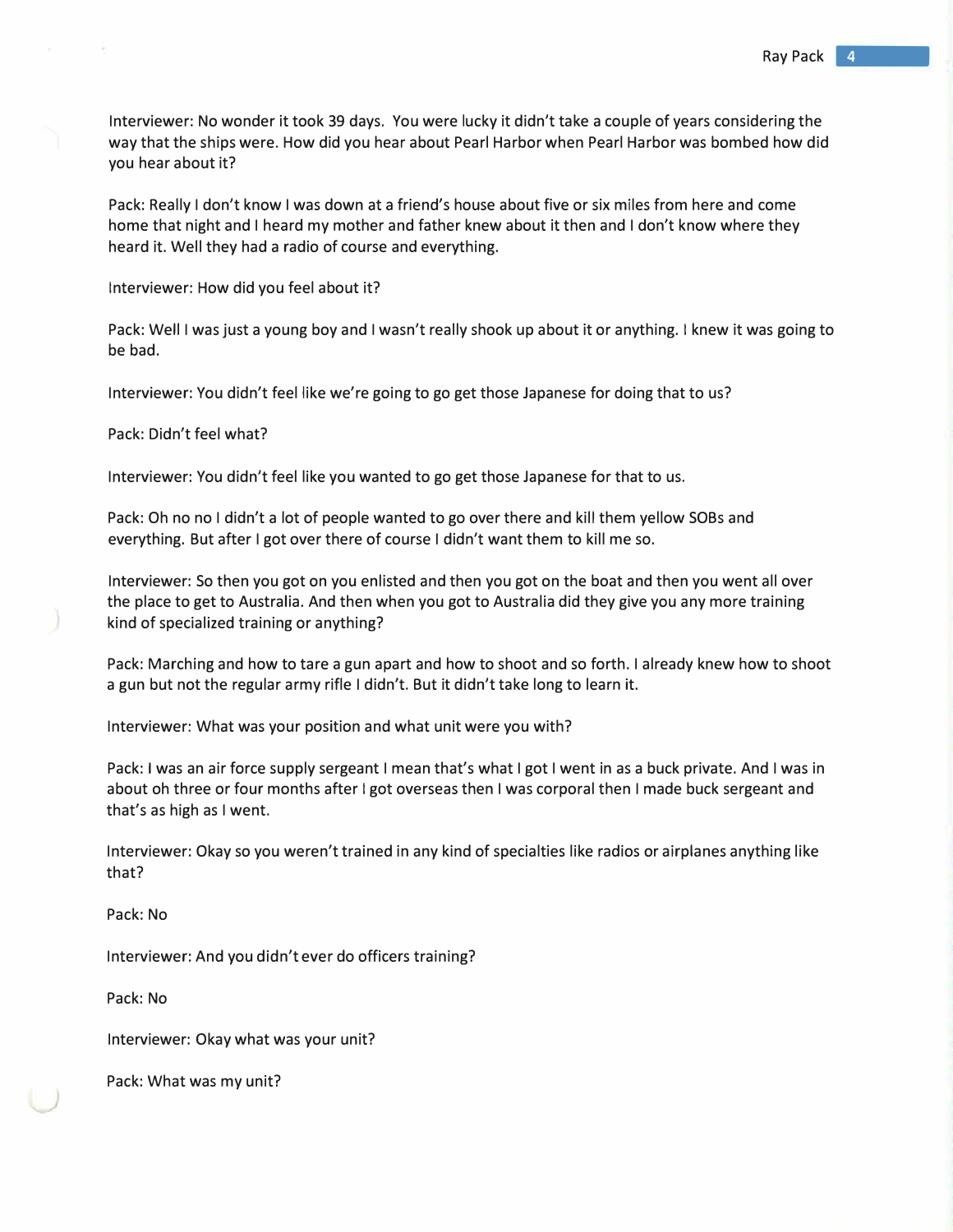Interviewer: Yeah your unit.

Pack: Well I was in the 5<sup>th</sup> air force and I was in the 480<sup>th</sup> service squadron of the 46<sup>th</sup> service group.

Interviewer: What was your opinion of the weapons that we had then? Were they reliable did you think they were going to fail?

Pack: You mean did I think we were going to lose the war?

Interviewer: Well not mainly just lose the war but did you think the weapons that we had were adequate for what we needed them for. I mean did the rifles like jam up on you and did you have problems with them?

Pack: No huh uh

Interviewer: You didn't have any problems.

Pack: And we were in a lot of bombing raids and so forth and so on like that. Now I never did as far as me being in actual combat hand to hand combat I wasn't in any. I was in many a bombing raid though.

Interviewer: What did you think about the war though did you think it was justified? Did you think that we had justification since you were over in the Pacific Ocean to fight the Japanese?

Pack: I didn't even think about it then.

Interviewer: You didn't think about it?

Pack: No I knew we was in the war and that was it.

Interviewer: How was the moral? Were people glad to be over there or were they all didn't want to be there wanted to go home?

Pack: Oh the biggest part of us wanted to go home.

Interviewer: Yeah missing their families. But in general was the moral pretty good?

Pack: Yes we moral was pretty good.

Interviewer: If you were in the air core you were more around officers weren't you because they fly airplanes.

Pack: I was around quite a few officers uh huh.

Interviewer: Did you feel like they had good leadership skills?

Pack: Yes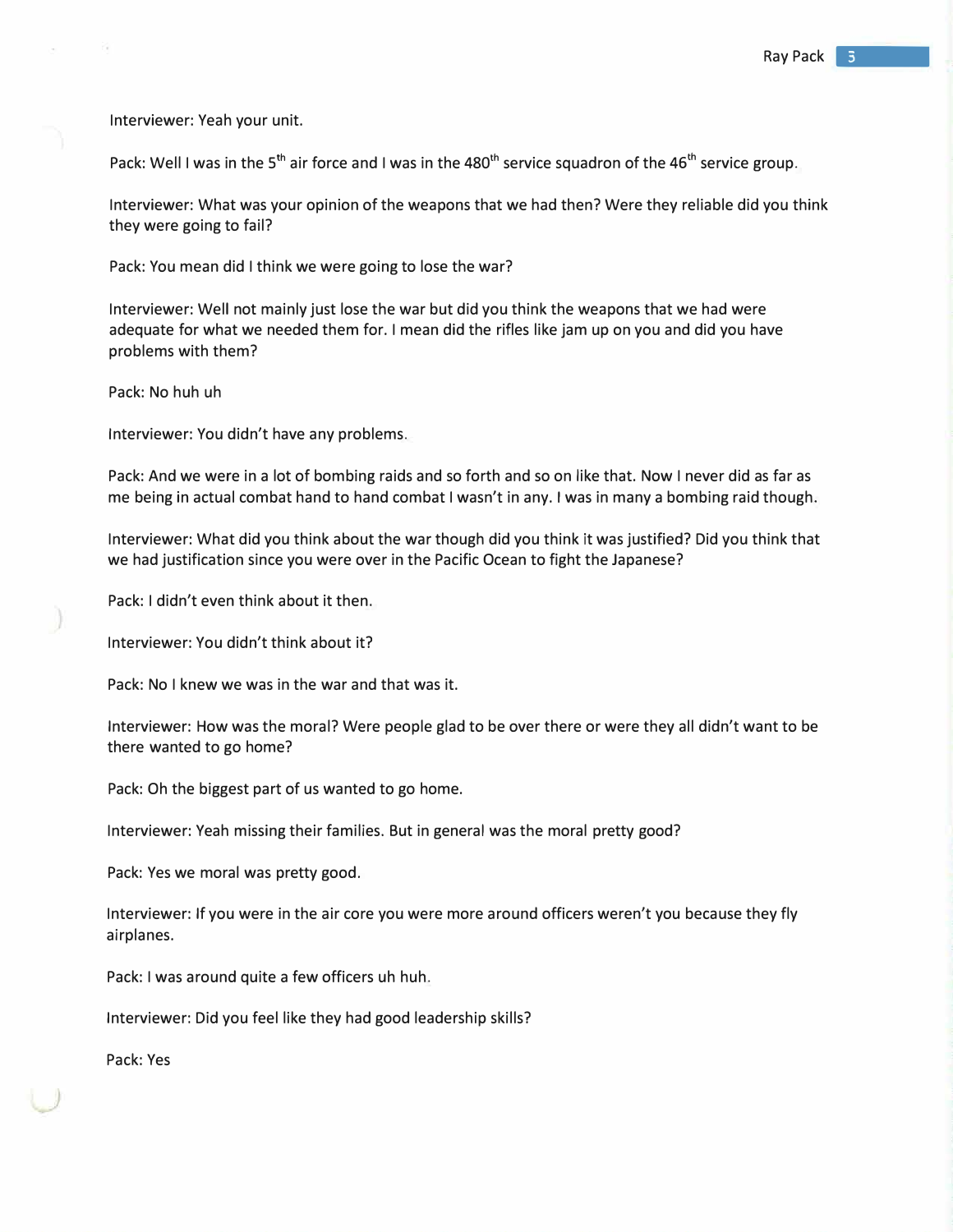Interviewer: Did enlisted men more than the officers take charge or was it mainly the officers that took charge?

Pack: Well the officers naturally were in charge of the enlisted men yes.

Interviewer: Yeah but there were just instances like

Pack: Well in the chain of command you started in as a private.

Interviewer: Yeah and worked your way up.

Pack: And you went as a corporal and then buck sergeant and so forth and so on like that up to a lieutenant second lieutenant first lieutenant.

Interviewer: Yeah

Pack: Right on through.

Interviewer: Well see I came from the branch called the army and the army sometimes the sergeants feel like they know more than the lieutenants.

Pack: Well they did.

Interviewer: That's what I was asking sometimes did the enlisted.

Pack: But the all my dealings with officers was just and I had a good repo with them they were just real nice.

Interviewer: What did you think of discipline in the military? I mean was it harsh was it too lenient?

Pack: No not

Interviewer: None of the above.

Pack: Not what I was in wasn't.

Interviewer: Was there a lot of instances of fractions like breach and AWOL and stuff?

Pack: Not well over there see we didn't we were just when you was in New Guiney which I was. I was overseas three years a month and a day. And I was in New Guiney about thirty months of that three years and a month. So it wasn't nothing to do in New Guiney you were just there. We ate bananas off the trees we ate coconuts off the trees and so forth and so on. But there wasn't any socializing with the people over there. Pardon this and I think you'll know what I mean. I wouldn't have went with one of those black girls over there because they well in the first place they stunk like you can imagine what. And the second place I wanted to come back to the United States and I sure didn't want to bring any disease back here.

Interviewer: Yeah how did the locals treat you?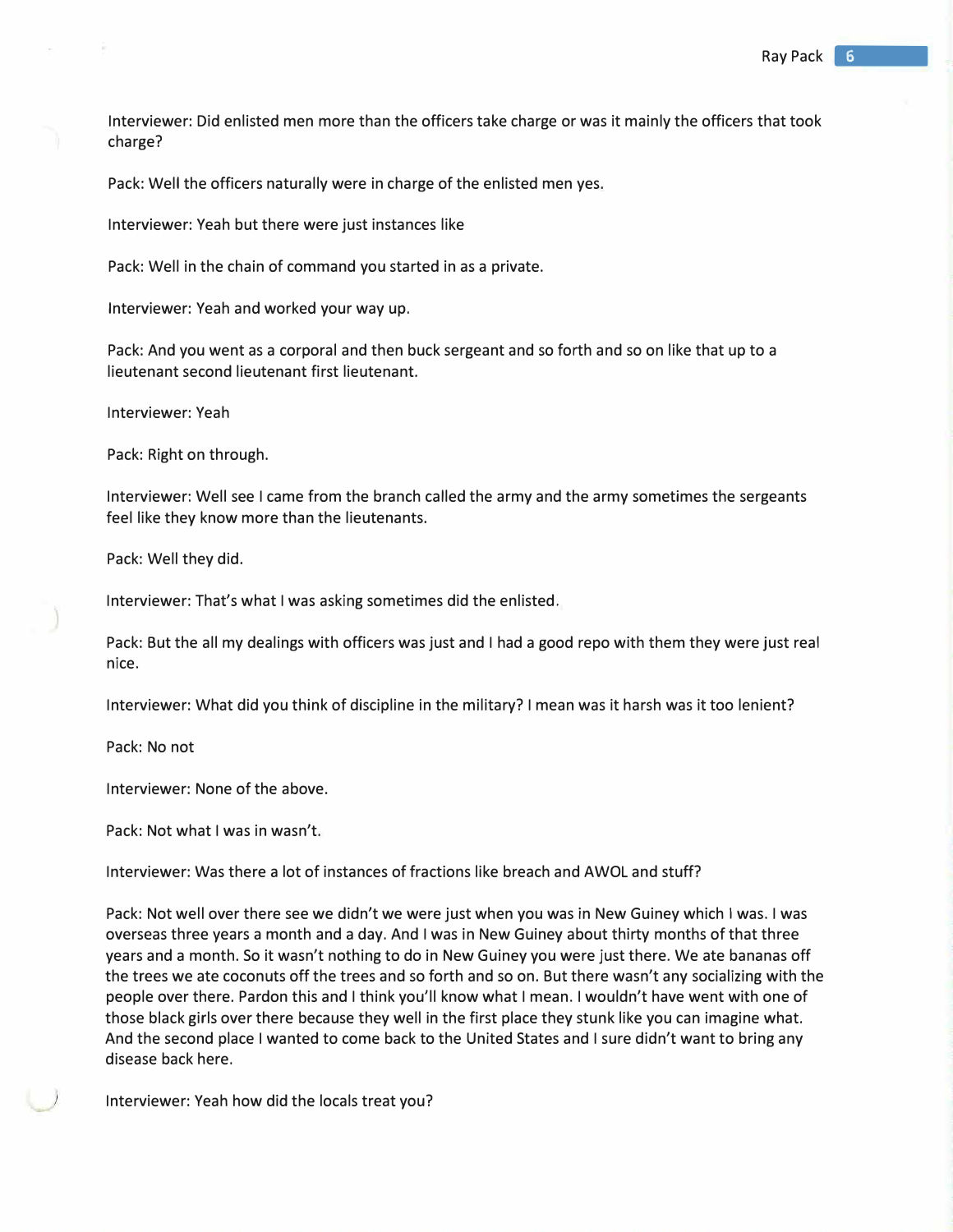Pack: How did the what?

Interviewer: How did the locals local citizens treat you?

Pack: Well in New Guiney it would be hard to tell you.

Interviewer: I mean did they not want us there.

Pack: Well they were New Guiney natives and they were uneducated and all. Now the Australians treated us real nice when we were down there.

Interviewer: Did the other allied troops like the British troops treat you guys good too?

Pack: Well yes uh huh.

Interviewer: Did you like the allied troops?

Pack: We didn't have much contact with them with the British.

Interviewer: With the British how about with the Australian regulars?

Pack: We didn't have too much contact with Australians either Australian troops.

Interviewer: So did you fraternize in Australia I mean did you guys go out and party and stuff in Australia?

Pack: A little bit not much well we didn't have the money to go out and do anything in Australia anyway.

Interviewer: That's another one of my questions what was the pay like. What did you guys spend your money on or did you save it up?

Pack: Saved the biggest part of it because our cigarettes was furnished to us and what little beer I drank was furnished to me. Now we did get two ten day leaves in Australia when we was in New Guiney. And we usually had a pretty good time when we went down there. But well they were just uneducated they were just.

Interviewer: A different culture.

Pack: All together a different culture. They now you're not going to believe this I don't imagine. But you could see these New Guiney girls and women and they all looked old as they could be and everything I don't know how old they were. But these some of these girls you could tell they were but they had a breast that would hang down to your belt just about they wore G-strings too. And the other breast was nice and firm it looked like and all couldn't figure that out. But it was just one of those things that all together a different breed of what we were.

Interviewer: Within your unit did you have African American soldiers during World War II?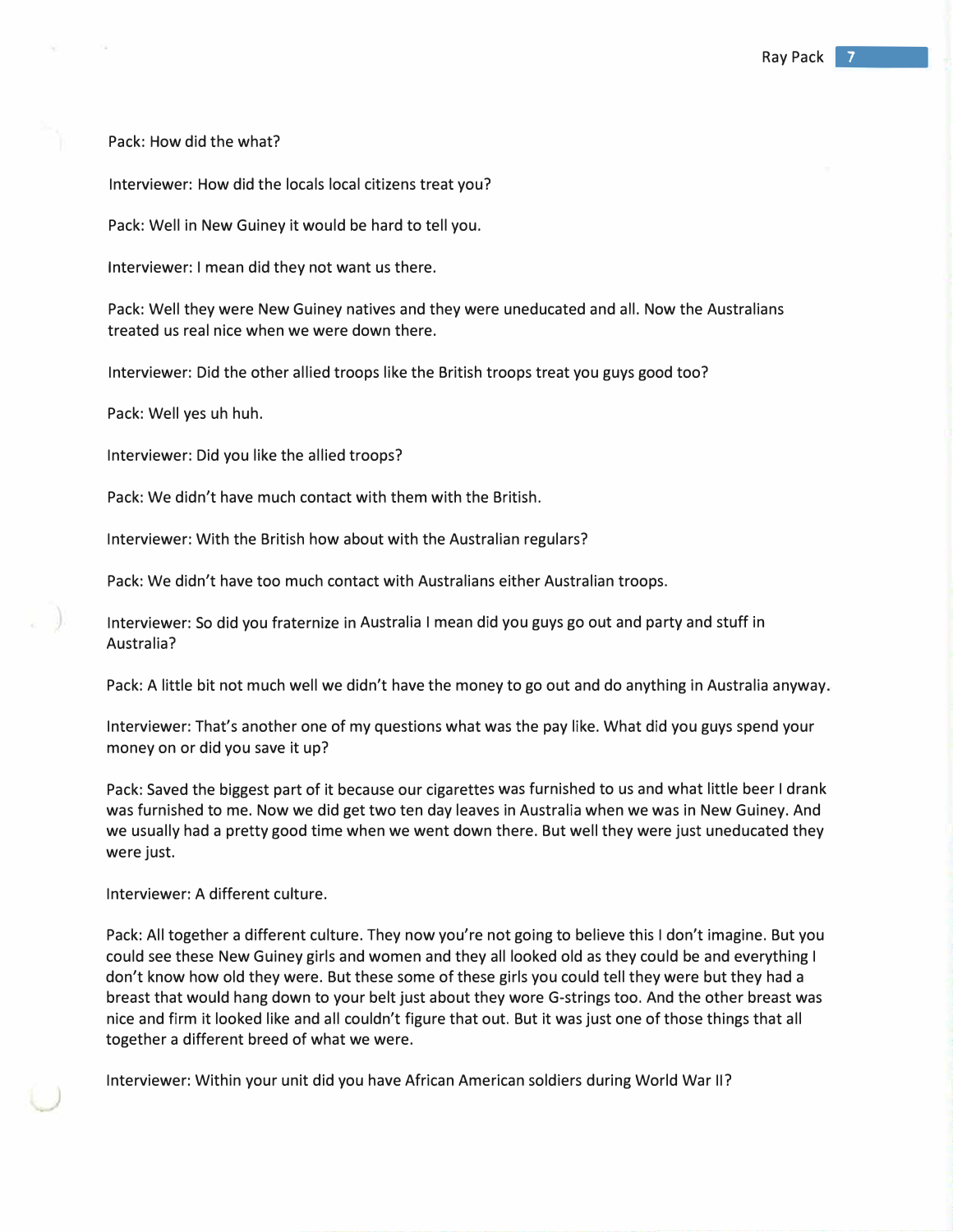Pack: Come again

Interviewer: During World War II did you have African American soldiers in your unit? African American soldiers.

Pack: I didn't get it.

Interviewer: Did you have African American soldiers in your unit?

Pack: African oh sure no really and truly not in our unit we didn't. But we had contact with them over there in other units.

Interviewer: What was the relationships like between the colored troops and the

Pack: Good

Interviewer: Good?

Pack: Uh huh

Interviewer: So no instances of racial issues?

Pack: No not the ones that I was around no we got along real good.

Interviewer: Before you went over to Australia did the army I mean air force I'm sorry.

Pack: It was the army air force at that time.

Interviewer: Oh was it really okay so it was part of the army. Did they give you any information about what you were getting into or where you were going or what was going on?

Pack: No

Interviewer: It was like a need to know basis you just didn't need to know.

Pack: You didn't need to know I don't guess.

Interviewer: Was there any looting by the soldiers?

Pack: Any what?

Interviewer: Looting well if you like went into enemy territory you understand what I'm saying? Like that they said there were some instances I don't think it was necessarily in the Pacific operation but like in Europe like when they went into Germany there was some instances of looting of soldiers getting out of hand and stuff. Did any of that happen?

Pack: No we didn't invade anything over there.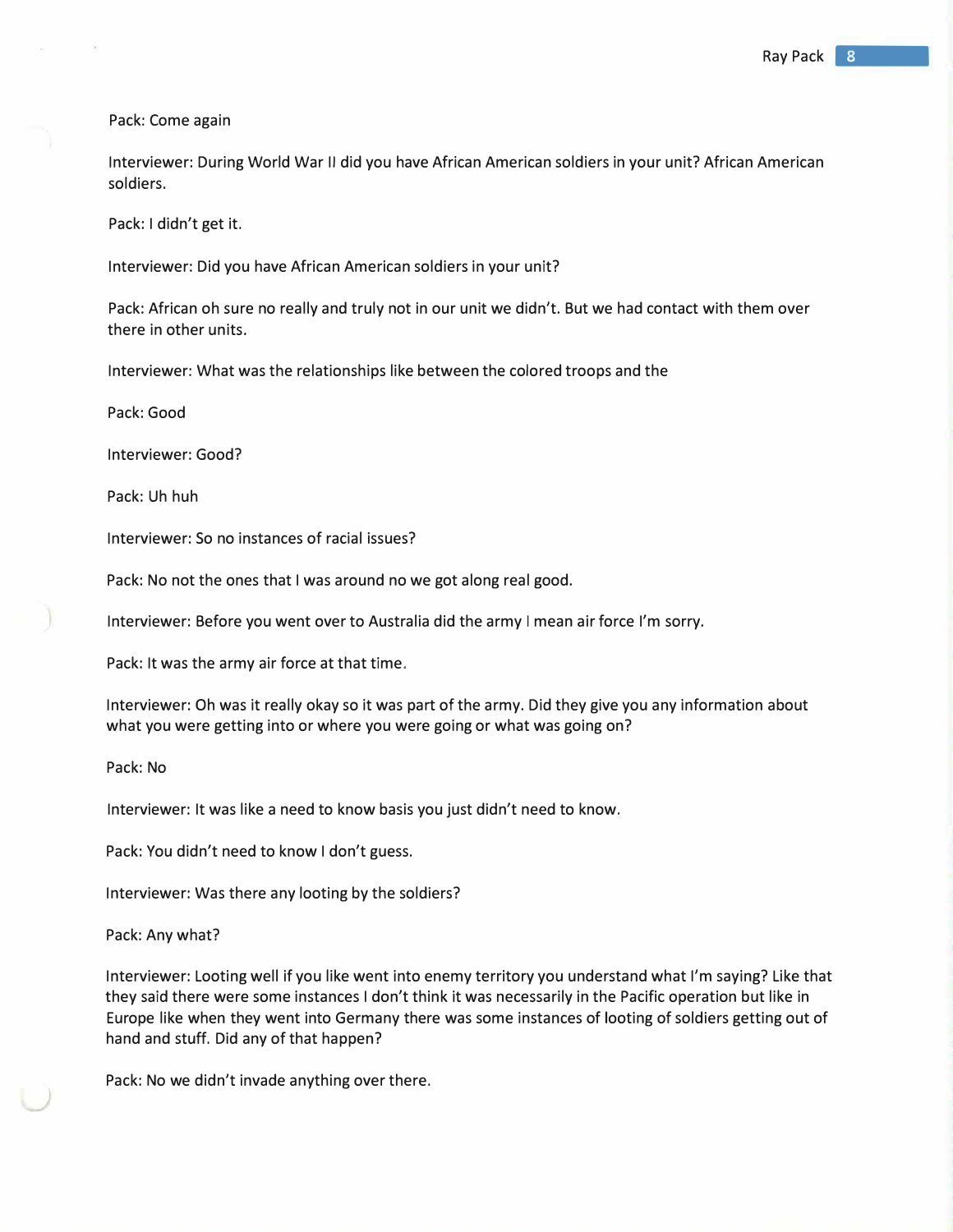Interviewer: Yeah you just did bombing raids.

Pack: Yeah

Interviewer: And went on some of these bombing raids?

Pack: No I didn't go on them. I was a ground crew member.

Interviewer: Did you know of anybody that was ever charged with any incident like AWOL or breach or anything?

Pack: There wasn't nowhere to go to be AWOL over there.

Interviewer: Go on a boat and hang out with the local women.

Pack: Wasn't anywhere to go.

Interviewer: What was a typical day like over there?

Pack: Typical day

Interviewer: Yeah what would you do from when you got up in the morning until you went to bed?

Pack: Get up in the morning and go to the mess hall and eat breakfast and come back and do half a day's work and go eat dinner. And then get through with supper and come back and play cards and shoot dice what have you until midnight. When we were in Australia before we went to New Guiney we'd go eat supper at night and we'd sit we'd get up and wash our mess kits go back and sit down at the table and we'd play cards black jack, poker and everything until breakfast time the next morning. And that went on a whole lot but as far as socializing there wasn't anybody to socialize with see other than our troops. And we had to play cards or do different things to pass the time.

Interviewer: What kind of work did you do on a typical day?

Pack: In a typical day?

Interviewer: In a typical day what kind of work did you do?

Pack: What kind of work did I do?

Interviewer: Uh huh

Pack: Well I was in charge of a warehouse over there after I was over there for a while and issuing supplies. All kind of air force supplies now that's even from rubber grommets to the biggest tires that they made that we had over there and airplane parts and so forth. And some days you didn't do but very little of that other days but you had to keep a running inventory of all that stuff. And when it got down low you had to reorder.

Interviewer: Did you ever get really low on supplies?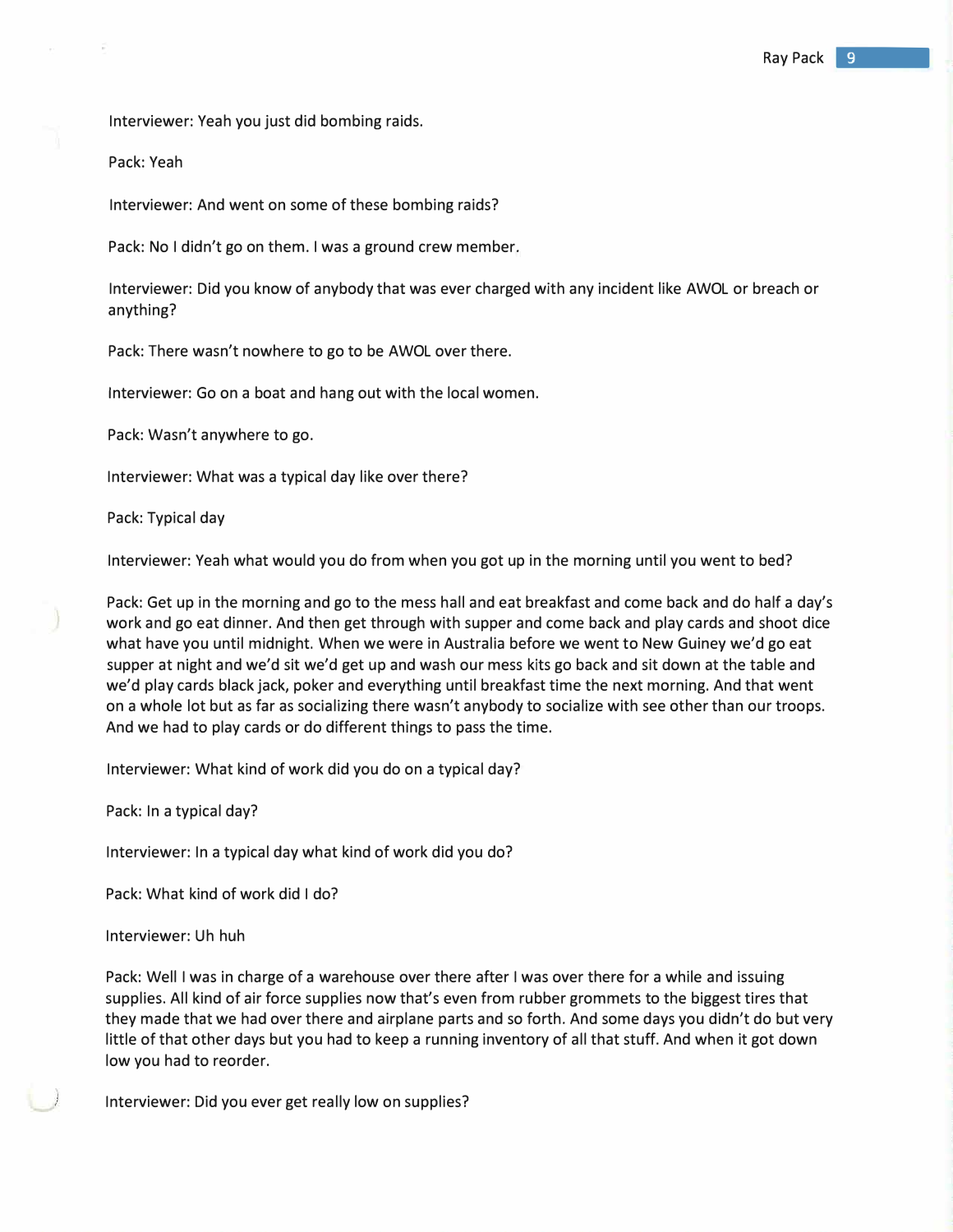Pack: Oh yeah we'd get low sometimes because we couldn't' get them into there. Interviewer: Did you ever have really severe supply shortages where you had a need for thing that you couldn't supply it?

Pack: Yes sure

Interviewer: And you said that that equipment though was adequate like for the airplanes and stuff it was pretty adequate equipment? Basically was our stuff better than theirs?

Pack: Well I we thought they were anyway.

Interviewer: Yeah

Pack: We thought they were.

Interviewer: Was there any midnight appropriations from other units where if you didn't have something you would sort of go get it from another unit?

Pack: Oh yeah we'd do that. They'd just let us have it.

Interviewer: Oh they'd just let you have it.

Pack: We didn't steal it from other units no. That's what you was talking about.

Interviewer: Yeah midnight appropriation.

Pack: No

Interviewer: Okay did you know anybody that was killed overseas?

Pack: No I met one fellow on the boat going over there well I met him at Sheppard Field Texas before we left the United States and we was on the boat together then. And he told us then that he would never get back to the United States and we were in the same outfit in Australia and he did get killed.

Interviewer: Do you know how he got killed?

Pack: I think he was in a bombing raid when he got killed.

Interviewer: Were you ever experiencing any like direct fire like being attacked or being involved in combat attack?

Pack: No not rifle attacks or anything like that.

Interviewer: Well I mean did the Japanese ever try to bomb where you guys were?

Pack: Oh they bombed right close to us yes. I'll tell you one that I was on detached service from Rona air strip down to Fort Merobie and you would be surprised at I never seen anything like it myself. But bags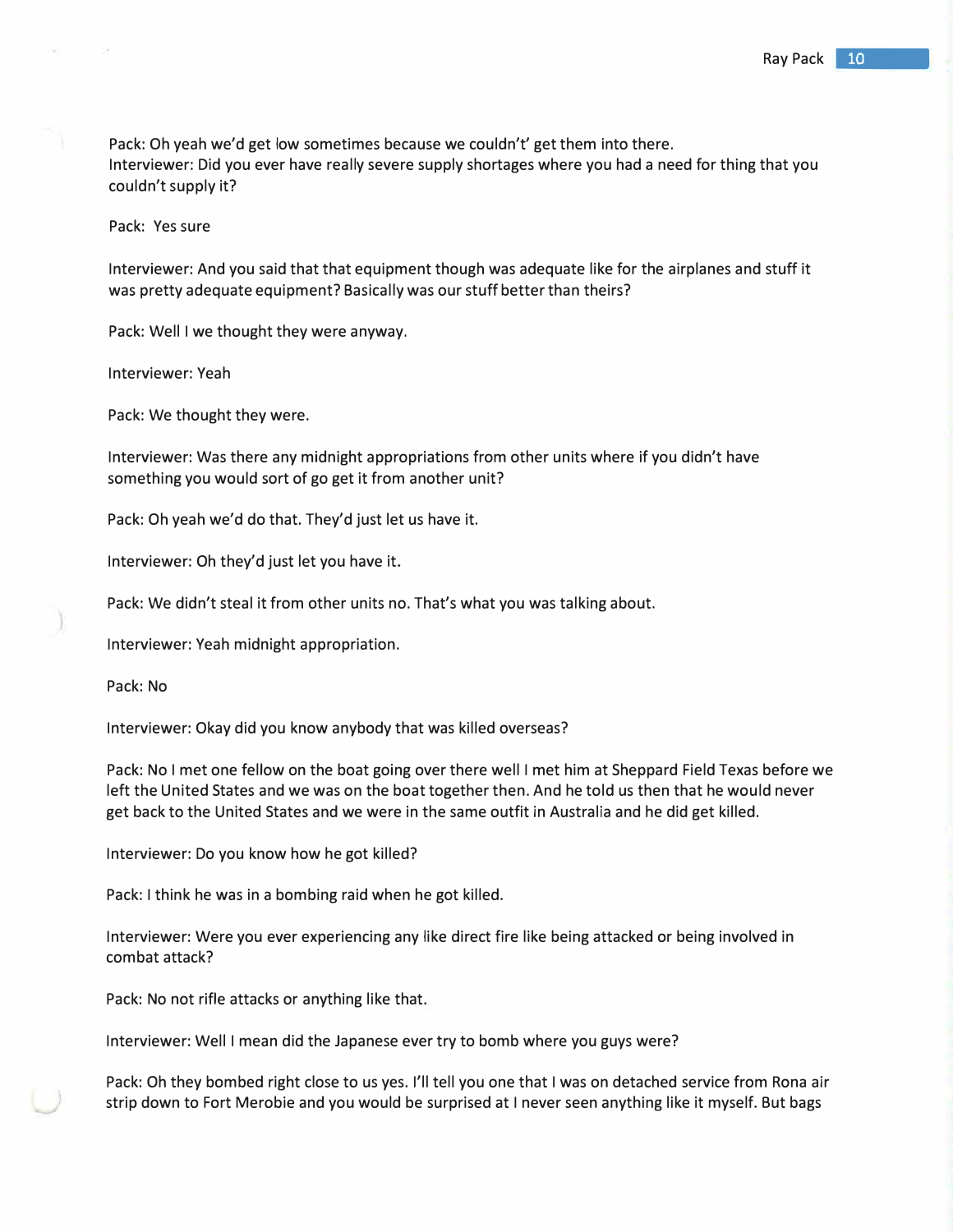of cement was stacked up just a little bigger than this house here I'm sure the whole thing. And there was five of us boys from my outfit on detached service to Fort Merobie. And we got up on that stacked cement and we made us a slip trench. Do you know what a slip trench is?

## Interviewer: No

Pack: Well we built this cement bags up oh about head high something like that and then we fixed a place where we could get in there. And when the air raid siren went off we'd run up there we'd crawl up there and we had a bird eye view of the whole thing see. And we'd see that subursting around and we could see actually sometimes you could see the bombs dropping. And you could hear the bombay doors open too when they were bombing.

Interviewer: So it was really loud?

Pack: I wasn't nice.

Interviewer: Were you really scared?

Pack: I didn't understand that?

Interviewer: I said were you really scared were you scared?

Pack: Was I scared? Really not all that scared because if it had been my time I when I was in the slip trench I'd think it was my time anyway. I think it might have it me then. But I wasn't scared of it hitting me or anything.

Interviewer: During combat during the middle of the war I guess and during was like your daily life okay. Did you have plenty to eat and hot showers and?

Pack: Well when we went over when we got into New Guiney well first thing we landed in Australia. And there was a boy on the boat in our compartment that didn't take a bath from the time he got on the boat until he got off.

#### Interviewer: Oh no

Pack: And some of us boys we told him we was gonna give him a bath. And he said wasn't none of us big enough to do it. But about the first thing we done when we got off and was assigned to a sleeping tent we got him. And we took him down to it was a cold shower because we didn't have a hot shower. We took him down and we spread eagled him out and scrubbed him with a GI brush. I don't know whether you know what a GI brush is or not but.

## Interviewer: No

Pack: I can show you one in there in a minute. And he took a bath from then on too.

Interviewer: Learned his lesson.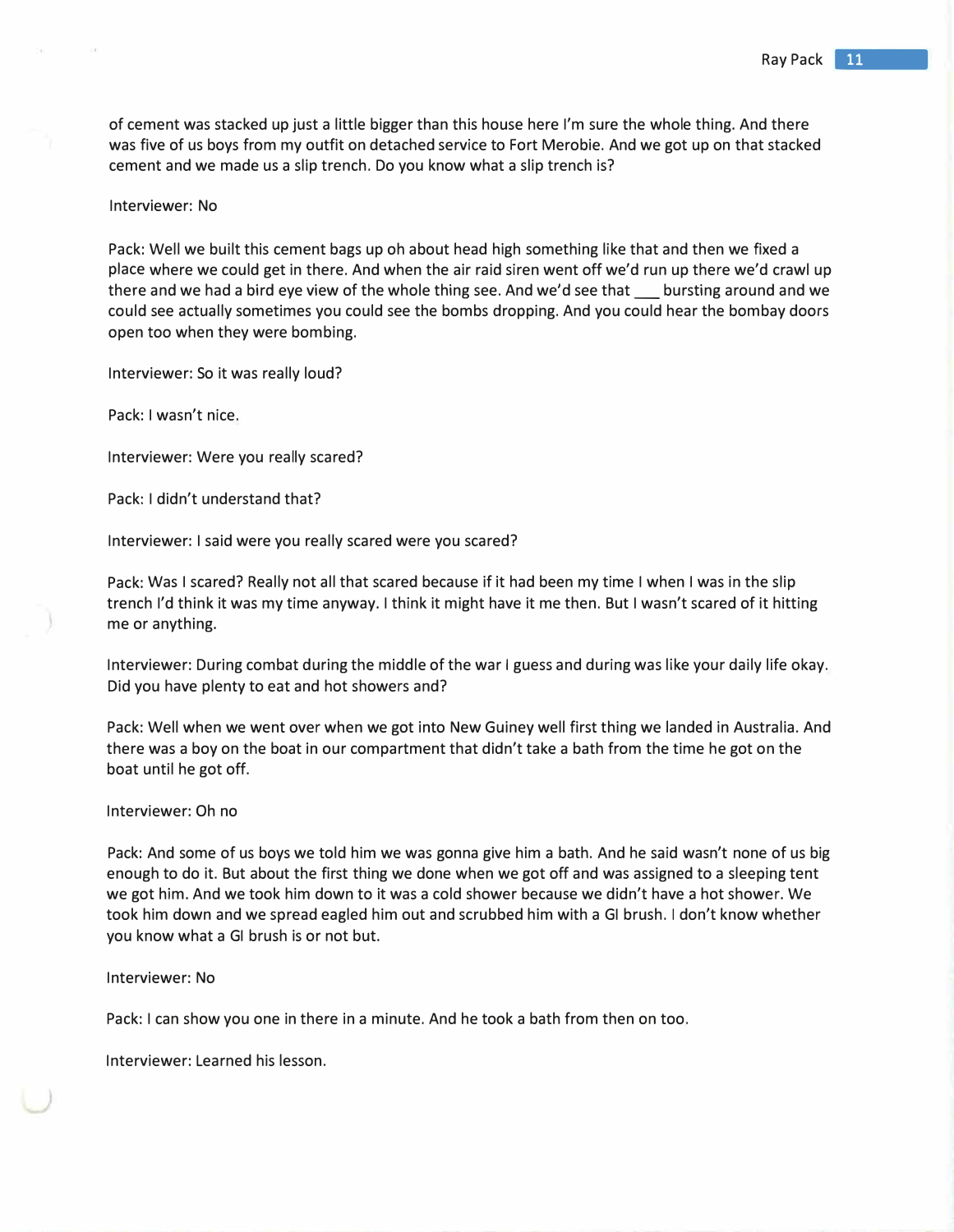Pack: But none of us were big enough to give him one though. And I don't guess we could have by our self but we ganged up on him.

Interviewer: So you had showers and you had meal and it wasn't I mean did you not have what were living conditions like? I mean were they adequate? You know were there diseases

Pack: We had a tent to sleep in, we had a cot with a blanket for the mattress and I was fortunate enough that I got sheets and a pillowcase. And stealing was rapid over there I'll tell you it was. But and I stole my share of the stuff. But I got a I fooled around and got an air mattress. You know what an air mattress is?

#### Interviewer: Yes

Pack: And I there was five of us in my tent and all five of us had air mattresses in my tent. And we had a supply sergeant that was just real smart and he'd come around once in a while and that wasn't issued that wasn't GI issued there. Because we stole them out of a general's house and this supply sergeant he come around while we were working away from there and he'd pick up our air mattresses. And we'd have to go down to our commanding officer and we'd tell our commanding officer that our air mattresses were missing. And he was a good enough fellow that he saw that we got them back. And that happened three or four times. But he sort of liked us I think anyway and we had a we made us a hot and cold running shower. Made it out of a well in the first place we dug a ditch about oh about 300 hundred yards long I guess something like that. And we managed to get enough pipe to run it to our tent and one of the boys in the tent made a he cut a barrel into and put cut in this like that where this other barrel would lay down sideways and lay on there and not roll out. And then he fixed a torch and of course we got gas from the I don't know what you call it. Anyway from the motor pool form the motor pool we got gas from there. And we just put that tank up on the side of a tree the gas tank and run it over to the through a little copper not copper tube but through a little rubber tube over to it. And get that fire to gas to burning and we had officer and enlisted men come up there and want to take a bath and we wouldn't let them. And some of them reported us to the commanding officer and he come up and he looked and he said well it looks mighty good to me. But he never did ask to take a bath in it though. And he was just a dog gone good fellow.

Interviewer: What about your meals were they like the MREs we have nowadays or were they cooked by a cook or were they hot?

Pack: Oh yeah we had good relatively good food I'd say.

Interviewer: Was there disease was there a lot of rapid medical problems and disease especially being a tropical climate? Malaria that kind of stuff.

Pack: We had malaria I had malaria and a whole lot of us had malaria while we was over there. But as far as dying with anything I don't know as there was I never did hear of one in our outfit that did die.

Interviewer: So the medical healthcare and stuff over there was pretty good?

Pack: The medical facilities was good as far as I knew.

Interviewer: Do you know what post traumatic stress syndrome is?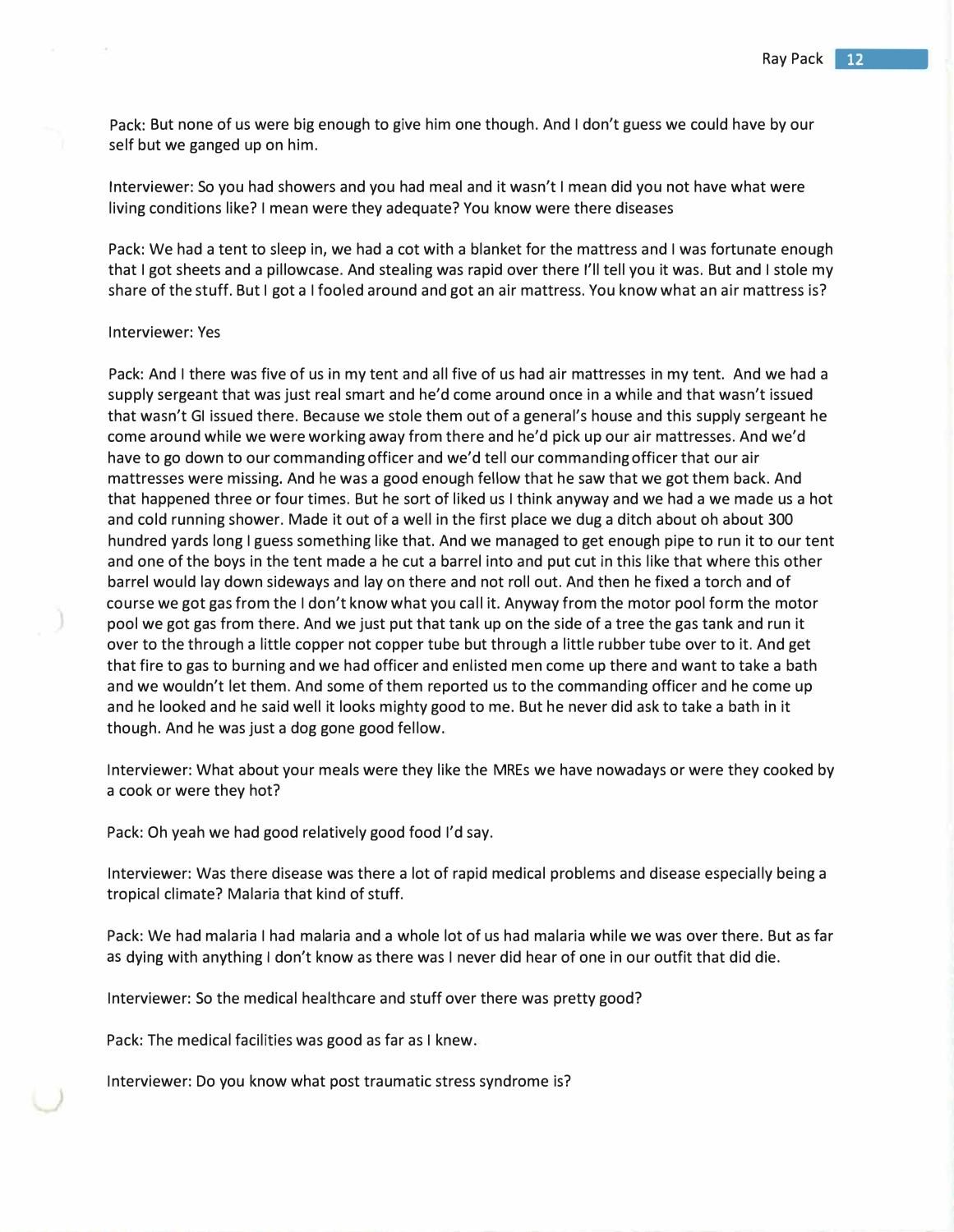# Pack: What post?

Interviewer: Post traumatic stress syndrome. It's like when you get into a traumatic situation like a bombing raid or something. Did you see any guys go sort of like crazy?

## Pack: No

Interviewer: Because of the stuff over there or anything like that?

Pack: Yeah it was my fault that he went that way though.

Interviewer: What happened?

Pack: But there was a boy in there he was from Oregon and he and I were good buddies. And we slept under mosquito bars you know what a mosquito bar is don't you?

## Interviewer: Yes

Pack: And we slept under them, had to. And if your toe was touching that mosquito bar the dog gone mosquitos was right on that toe. And I've seen them when they take off instead of flying up they had to they were so heavy with blood they hit the floor. It was a dirt floor sand floor whatever you want to call it. But anyway this old boy when he would get a letter from this girl in Oregon, and I wrote to her some too and she wrote me some letters. And he would come up sometime they'd be almost open and he'd come up and take them out of the envelope and he'd throw that envelope up on top of the mosquito bar. Well we got it in our head one day that we was gonna scare Tommy. And we sent him down to we wrote a Dear John letter that's what we done wrote a Dear John letter. We took one of those envelopes that had been unsealed we hadn't unsealed it or anything but it just naturally come unsealed anyway. And we put that letter in there telling him that she had found another man and everything. And so one of the boys took it down to the orderly room and got the first sergeant to put it in the mail bag. And then we sent Overstreet, that was the boy, we sent him down there at mail call and while he was down there they had a bombing raid. And got back up there and of course he had the letters and everything. And he got back up there and started reading sitting right on the edge of the slip trench he had done seen that letter and read it. And he didn't give a damn if they got him or anything else. And we finally had to tell him to get his butt in there with that letter. And that was what good buddies will do for you you know.

Interviewer: Did you write anybody while you were over there? Did you write your parents did you get letters from your parents?

Pack: Oh God yes.

Interviewer: Did they send you packages?

Pack: Yes they sent packages.

Interviewer: What kind of stuff did they send?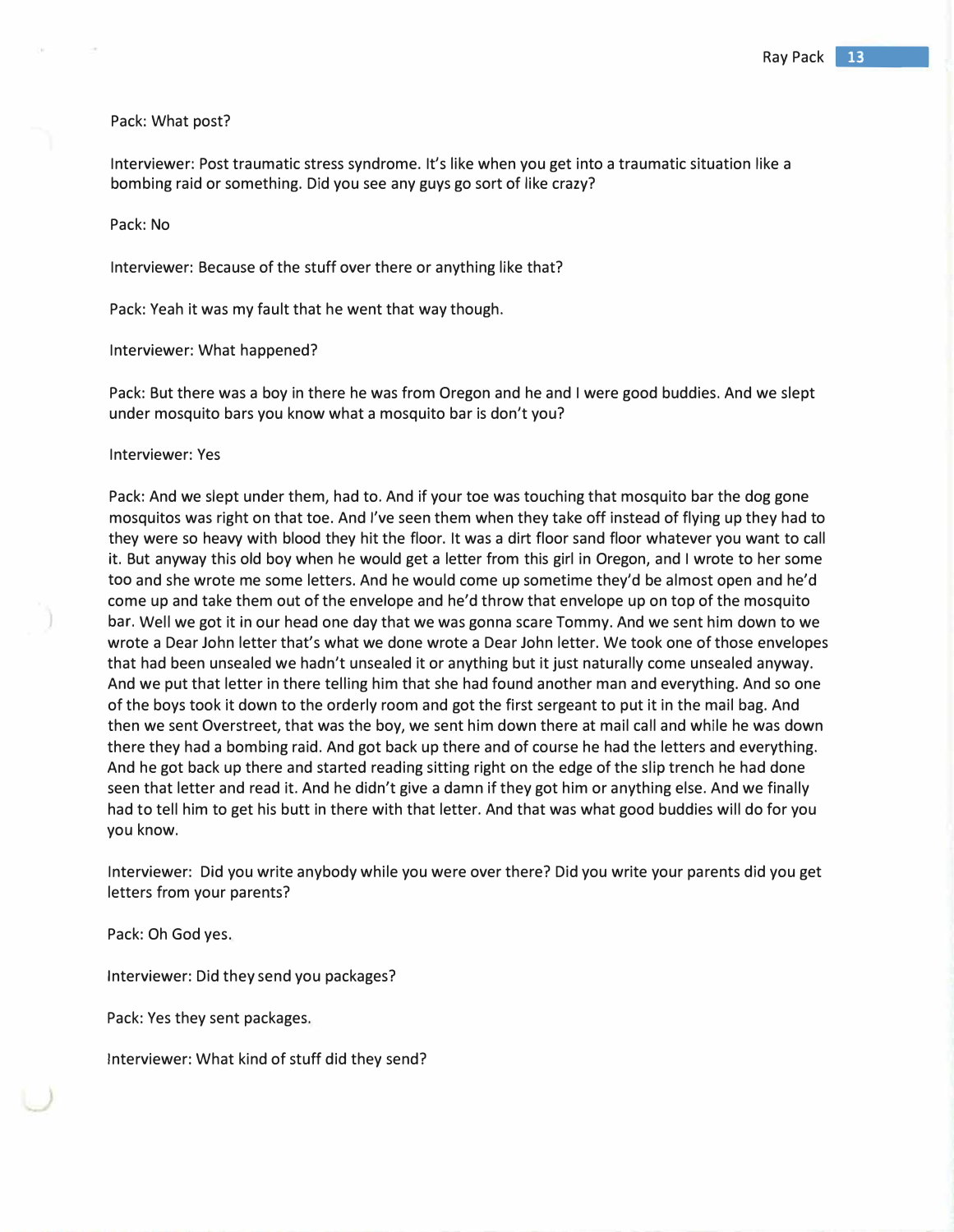Pack: Well stuff mostly that I asked for. Some of them sent food but food wasn't much good that they sent over there.

Interviewer: Took too long to get there.

Pack: Took too long.

Interviewer: And you already told me you didn't work with allied troops over there so skip that. What was your opinion of the Japanese? I mean did you have an opinion of them?

Pack: Oh I didn't come in contact with the Japanese.

Interviewer: Well I know you didn't come in contact with them but did you have an opinion of them I mean?

Pack: Oh I just wanted to get them all killed is what I wanted.

Interviewer: Did you ever know about the atomic bomb before they set it off?

Pack: No I was back here when that atomic bomb was set off.

Interviewer: Oh you had come back by then?

Pack: I was back here by then uh huh.

Interviewer: When did you come back?

Pack: I come out I don't know when I landed in the United States but I got out of the Army in 1945. And I got out just right after I come back and had to go to the hospital I had malaria then. And I stayed in the hospital for quite a while and I got out I mean I was had gotten out when the atomic bomb was put off.

Interviewer: What did you think about the atomic bomb?

Pack: Well I thought it did a wonderful job.

Interviewer: Saved a lot of people's lives.

Pack: Saved a lot of people's lives.

Interviewer: So you didn't think back then there was anything wrong with any kind of nuclear programs or anything that we were developing?

Pack: Oh I had no idea of it. But I had a first cousin that worked at Oak Ridge and he had written to me that there was something going on he didn't know what that was going to make the war end sooner. And it wasn't too terrible long until it did then.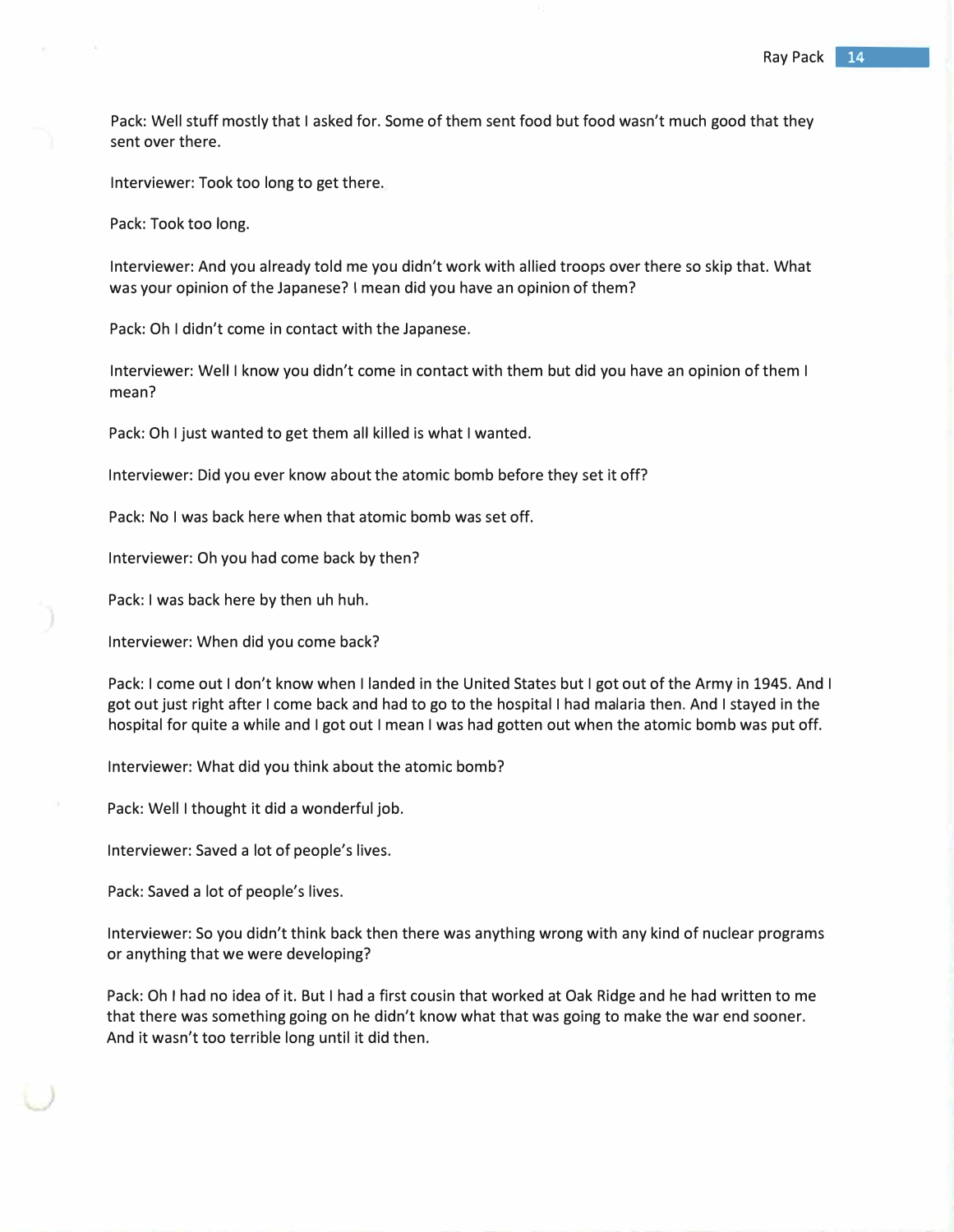Interviewer: Well going back to before the atomic bombs were dropped what did you think about when Franklin Delano Roosevelt died? What did you think I mean when he died and Harry Truman became president?

Pack: Oh I don't know it was just another man that died I guess because I've always been of the opinion that no man is indispensable.

Interviewer: Yeah

Pack: Even in his own family he's not indispensable.

Interviewer: So you think the country kept right along with Harry Truman?

Pack: I think Harry Truman did a real good job.

Interviewer: In hard circumstances.

Pack: I think he did an excellent job really.

Interviewer: So when you got out of the military what did you do?

Pack: Oh I went to work at the old job I had when I when I went in. I went to work at Davidson Chemical Company in Nashville.

Interviewer: What kind of work did you do with them?

Pack: I was a foreman in the fertilizer plant.

Interviewer: How did you feel that the citizens back here received you when you returned back from the war? Did they treat you like a hero or?

Pack: Oh no they didn't treat me like a hero but I wasn't an SOB either though so.

Interviewer: Yeah you got a really good welcome home?

Pack: Yes but now as far as meeting us at the meeting us at the boat or anything like that we didn't have any such thing as that. And that was one of the things that the Vietnamese veterans were teed off about that they didn't they weren't as welcomed with a brass band and everything and treated like heroes. Well I couldn't understand why they expected to be myself but a lot of them did. No I didn't expect to be treated as a hero.

Interviewer: Were your parents happy that you were home though?

Pack: Oh God yes they were yes ma'am.

Interviewer: Did your other two brothers did they serve?

Pack: Did what?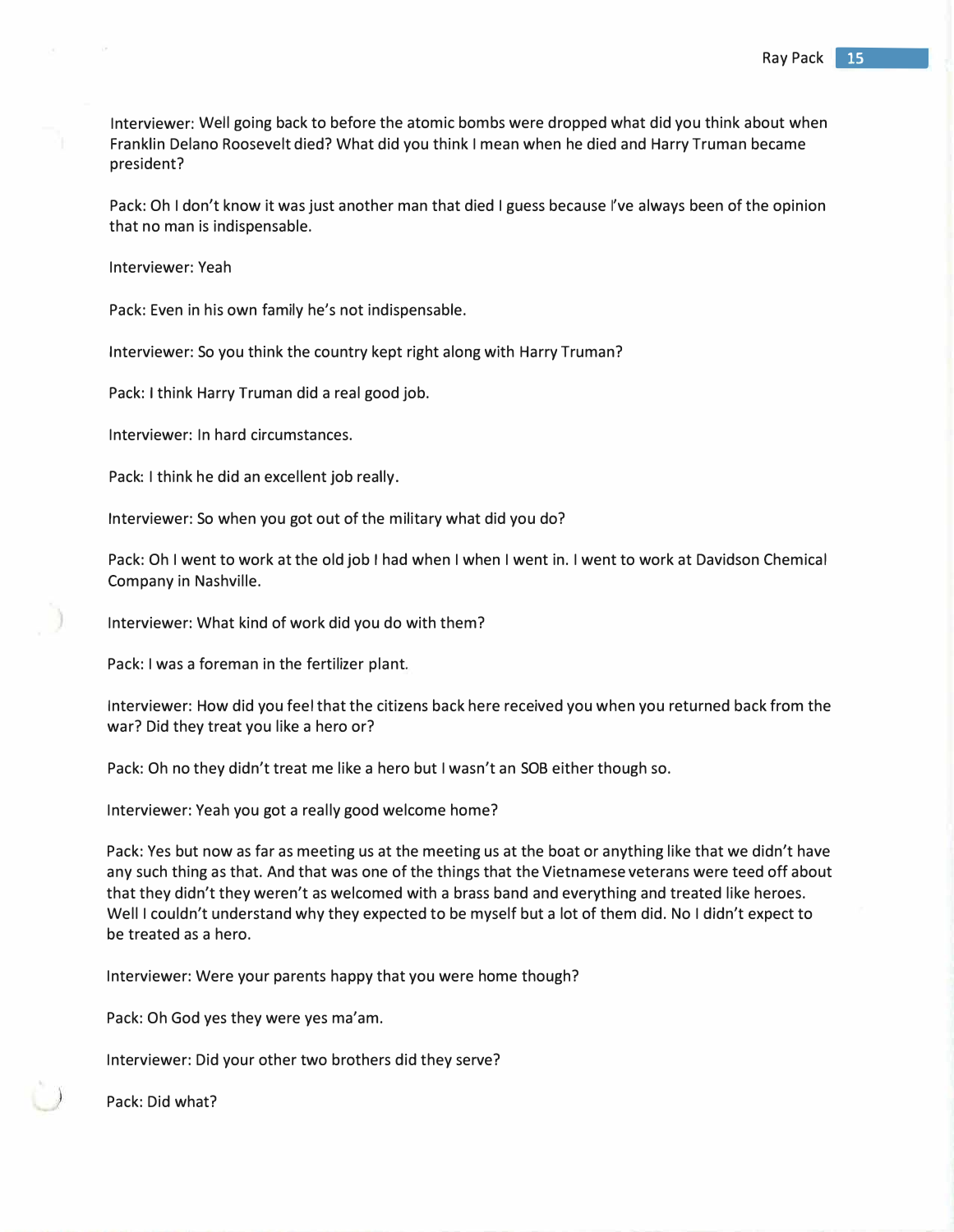Interviewer: Did your brothers serve?

Pack: Yeah both of them. My older brother went to we were in well to make a long story short we both went in the same day sworn in. And they told us that we could stay together and we went to Sheppard Field Texas and in two or three weeks they shipped him to California and they started me on the way overseas to Massachusetts to go over to Australia.

Interviewer: When did your brother get back from the war?

Pack: well he got back a little later than I did. And my younger brother now he never did go overseas. But I don't even remember when he was discharged or anything.

Interviewer: So how was life when you came back? I mean you had a job was there plenty of work, plenty of money, plenty of stuff? The wonderful SO's not quite there yet but almost.

Pack: Oh I didn't make a lot of money but I had a job anyway.

Interviewer: Yeah better than the great depression though. A lot of people believe World War II brought us out of the great depression because it provided jobs and opportunities.

Pack: Oh I guess it did.

Interviewer: When did you meet your wife?

Pack: I met her before I went in the army.

Interviewer: Did you?

Pack: I knew her never did we were out together one night but as far as having a date we never had a date. She wrote me one letter and I wrote her I wrote her one letter and she wrote me one and all the time I was in there. And then when I got out I you know how these boys are I was pretty wild and I went with a few women. And I got tired of that and I went down to her house one night and I didn't even know her when she come to the door. And we talked a while and I got a date with her and from there we got married then.

Interviewer: It's weird sometimes how circumstances work out that way. You both weren't ready before the war but after war it seemed like everything worked out just fine.

Pack: Yeah she was a good one. When I got ready to settle down I got a good one.

Interviewer: And you had two daughters?

Pack: Uh huh two daughters.

Interviewer: Did you take advantage of any of the services that were offered like the GI Bill? Did you go back to school or anything?

Pack: Oh I went to farming school.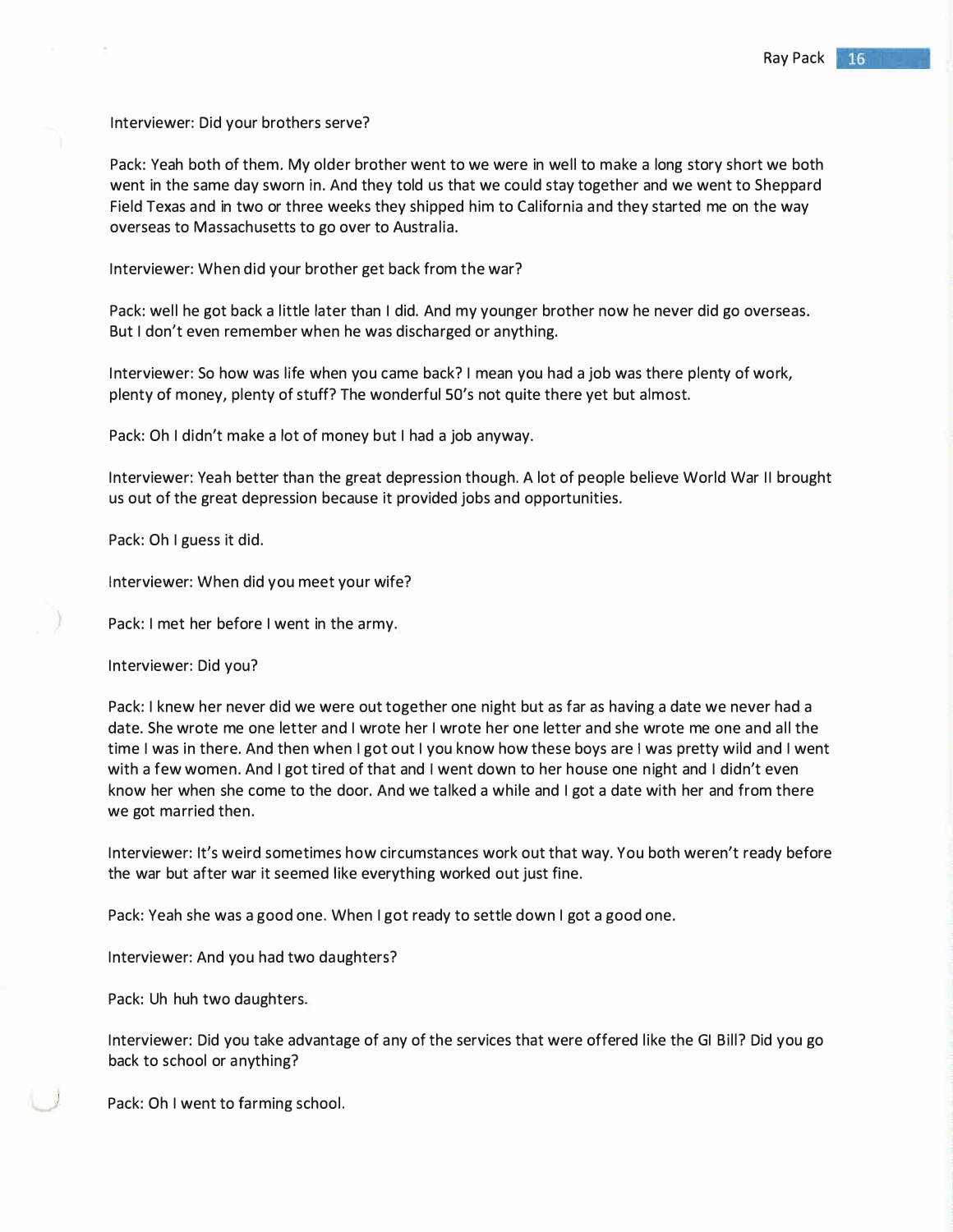Interviewer: Did you use the GI Bill?

Pack: Yeah I used it.

Interviewer: Did it help you get a better job?

Pack: No

Interviewer: Did you ever do any of the National Guards or the Reserves or anything like that after you came back?

Pack: No

Interviewer: What do you think about the stuff that's going on right now?

Pack: I can't express my opinion much.

Interviewer: Okay well how about the Vietnam War how did you feel about that and Korea the Korean War and then the Vietnam War?

Pack: Well I didn't have much to do with either one of them Korea or the Vietnamese War either.

Interviewer: So you really didn't have feeling of what was going on over hear I mean the Vietnam War with all the protests and stuff?

Pack: I didn't have any emotions over it really.

Interviewer: Okay is there anything else you'd like to add? Anything like you know an experience you had during the war or an experience you had before the war or something that happened after the war that you would like to add?

Pack: Not really I don't guess. Not really.

Interviewer: In general your war experiences were pretty good then? I mean it was a good experience for you.

Pack: The work that I did in the army?

Interviewer: Yeah

*)* 

Pack: No it didn't help me a bit in civilian life that I know.

Interviewer: But your experience weren't like really bad or anything while you were over there?

Pack: But when well after I was out for I don't know how long I saw yeah my experience in there did help me too. I saw an ad in the paper one day and it was for a supply man and I said to myself that's the first time that I've seen anything like that since I've been out of the army. And I applied for it answered the letter wrote a letter and put my application in for it. And it was I guess it was two months or more or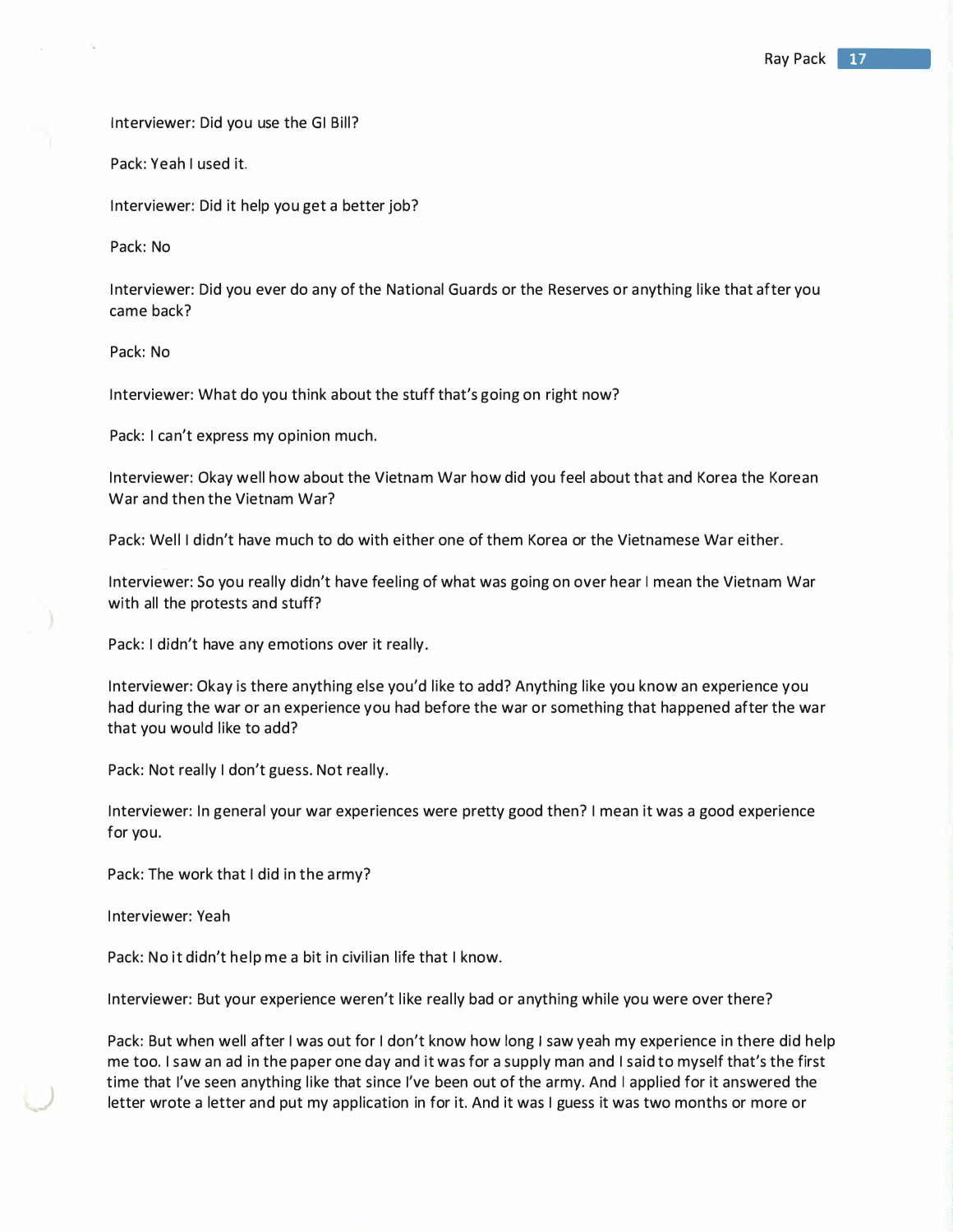maybe longer than that before I heard anything. And finally I got a letter I don't know what was I don't remember what was in it or anything but they put me on the list. And then they it wasn't but a little while until they wrote back and asked me if I got the job they gave us a list of towns there that where would I be willing to work. And I just wrote back to them that Nashville would be the only place that I'd be willing to work. And I thought that was the end of it just about it and altogether it was a good year before I got the job. But I had to take a test a written test and there was a gang of them there that took that test. And I finally got the answer from my test that they didn't give me a numerical score. I've taken quite a few civil service tests and I've always gotten a numerical score on them. Well I didn't get one on that but they wrote me back that they were happy to employ me that I had passed. And then it wasn't very long until they wrote me a letter and told me to come into Nashville a certain day for an interview. And of course I went in for the interview and I put on my finest by George dressed up and tried to be clean and everything. And went up there and the old Colonel and a Master Sergeant the First Sergeant they greeted me at the door and the Master Sergeant greeted me at the door and the Colonel was sitting in his office. In a few minutes the Master Sergeant the First Sergeant rather he come out and says Colonel now what was his name Colonel Baldwin wants to see you. And I went in there and he put me at ease and I sat down and everything and he talked to me awhile and he asked me where I had been and all that stuff. And I told him that I had been over there for three years and a month and a day and said I spend three years and five months in the air force and he says after he talked a while said well Mr. Pack I'll tell you says I've got 13 men to interview and three jobs to give out. But said I'm gonna send you to the supply major down in the basement. And of course the First Sergeant took me down there and of course I don't know how many men the Colonel interviewed but the First Sergeant took me down to Major Mullins was his name. And the first thing he asked me was could I type and I said no I can't I can hunt and peck a little bit. Well he said that's one of the requirements of the job is typing. But he continued talking and we talked for a while and he finally got through with the interview and he said well Mr. Pack said I'll tell you says I can't hire but I can make recommendations. And he said you'll know something in just a little while. And of course I lived 35 – 40 miles from there and I went out in West Nashville where my wife was and we went home and I was upstairs working when I got a phone call from the First Sergeant. And he said well you're one of them that's hired and told me when to report into work up there and I reported in. And of course I worked for the government ever since then.

Interviewer: Was it a good job?

Pack: Oh yeah best job I'd ever had.

Interviewer: Where was it at exactly?

Pack: What?

Interviewer: Where was it at exactly?

Pack: It was out on Cherokee Avenue.

Interviewer: Was it a military operation? It was a government job but

Pack: It was a government job yeah it was a government job.

Interviewer: Which organization was it though?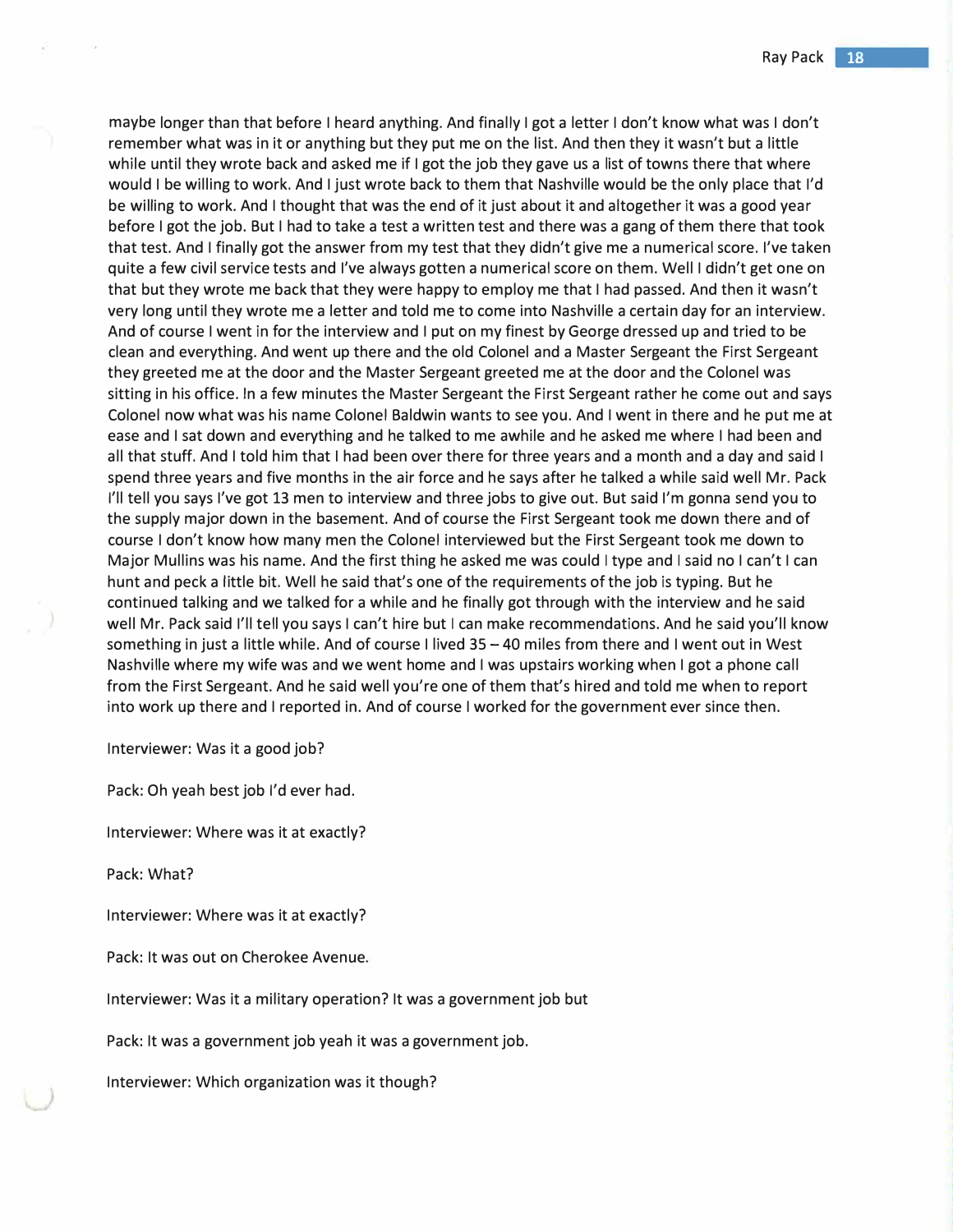# Pack: Which what?

Interviewer: Organization I mean who was it for I mean was it like Military National Guard Unit?

Pack: Let's see the Department of the Army I believe is what it was.

Interviewer: Department of the army.

Pack: Uh huh it was working for the reserve Army Reserve. But I wasn't a member of the Army Reserve.

Interviewer: So you're experience in World War II actually

Pack: That's right applied.

Interviewer: Yeah got you a good position.

Pack: That's what got it for me too.

Interviewer: Did you join any veteran's organizations when you came back over here like Veterans Affairs or?

Pack: Oh American Legion.

Interviewer: American Legion

Tape skipped

Pack: In White Bluff for three years I think. But that was I think that's what got me my job alright. And I'll tell you another thing I believe I believe being cleaned up and I believe that helps you more than any one thing.

Interviewer: Being presentable looking nice and making sure that you're dressed good.

Pack: I sure do believe I certainly believe that. When I saw that advertisement in the paper for a supply people to work in supply I said something to my dad about it that I was going to answer that. He said there's no need of it says you couldn't get that to save your life. Well I didn't think I stood a chance of a one legged man in a butt kicking either but I knew they wasn't going to call me up and tell me I had it without even applying for it or anything.

#### Interviewer: Yeah

Pack: But I with all the people that I worked with there with that reserve I had I was an administrative assistant for four reserve units. One of them was a medical unit and three of them was truck trucking companies. And I had good report with three of the commanding officers of them units and the other one he didn't like me at all. But the other three they thought the world of me. I know they did because I got good reports from them and good recommendations from them. And I got in the hospital down at Dickson and the Colonel and the Major the three commanding officers of those three outfits come down to Dickson one night to see me while I was in the hospital. So you know they thought a lot of me. And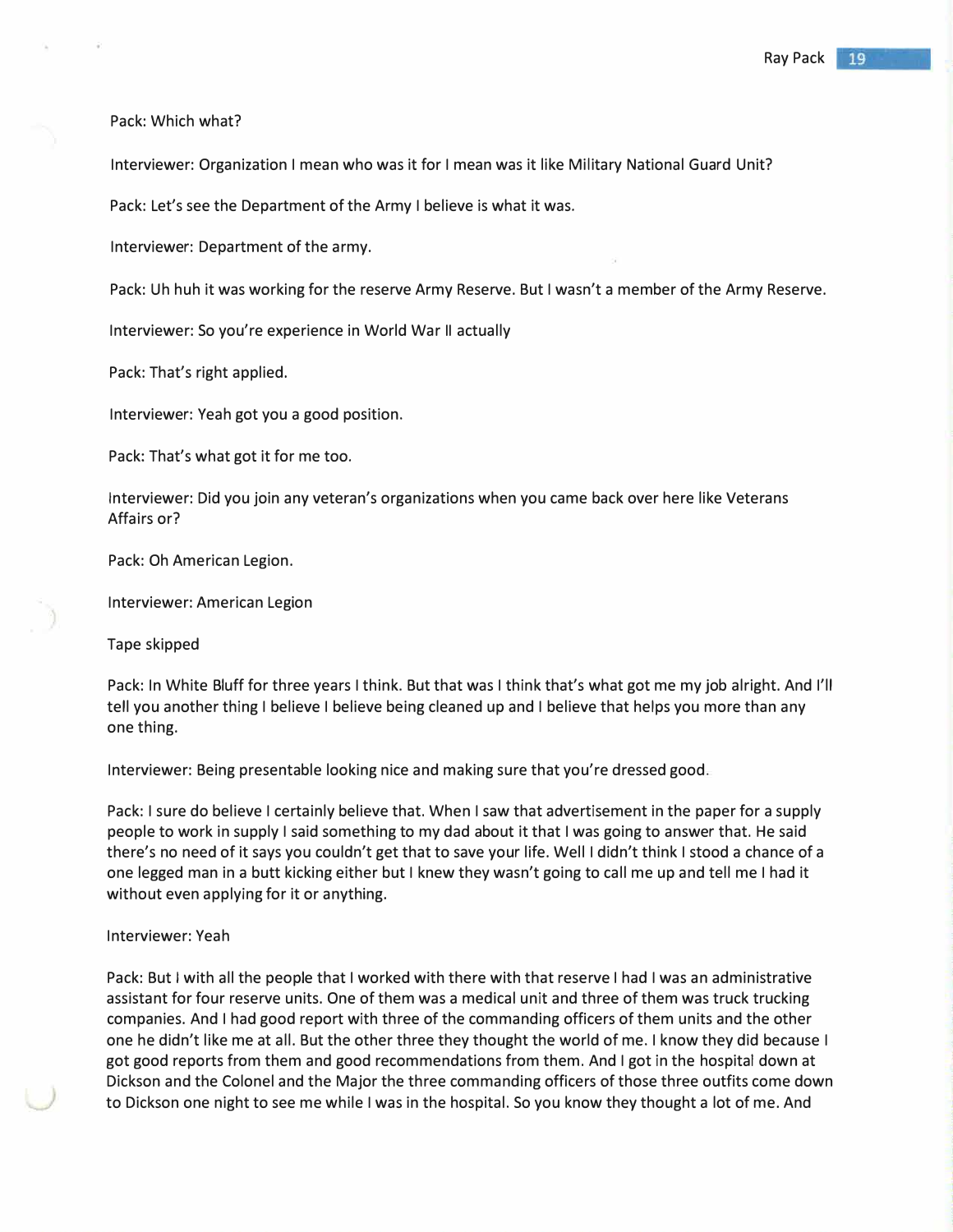one of the commanding officers he was going on a vacation once and he had an automobile that he didn't want to leave at his house and he asked me if I would take it down to my house and keep it. Well I did and but that other one we couldn't get along at all. And finally the Colonel told me said Pack said when you're talking to him and he asks you to do something or he says something to you says write it down so you will know just exactly what went on and so you will have proof of what went on. And he said they would take his word before they did mine and that was right they would. And that's the reason he said that said write her down. But that son of a buck he had to pay some money out to replace some stuff that I would have gotten replaced that they lost at summer camp. I would have gotten it replaced without it costing him anything but I didn't like him either.

Interviewer: Well something that you mentioned earlier about when it's your time to go it's your time to go. Was it like you know the job seeing the ad and everything do you believe in like divine providence?

Pack: Yes I do in a great respect I do uh huh. Things just happen for no apparent reason at all don't they? Yes I believe so.

Interviewer: Did any of your religious convictions or anything help you through the war? I mean did you guys go to church over there?

Pack: No no no no. I went to church two times over there while I was in Australia. In New Guiney I don't know whether they even had church or not. Yeah they had church services of some kind but I mean at the unit did but I never did go to it.

Interviewer: Sometimes we just can't explain things though. It's just like wow you know like you and your wife knowing each other before you went over there and somehow meeting back up after you come home and getting married. Devine providence

Pack: You think that was it huh?

Interviewer: Who knows

Pack: Well I think it was too. I don't know.

Interviewer: Did anybody else in your family like your two daughters or your son in laws ever join the military?

Pack: Did anybody what now?

Interviewer: Did your two daughters or anyone of your son in laws did they ever join the military or your one son in law?

Pack: In the military you mean?

Interviewer: Yeah did any of them ever join the military?

Pack: Oh no my two daughters neither one of them were no.

Interviewer: When you were married to your wife did she work or was she a stay at home?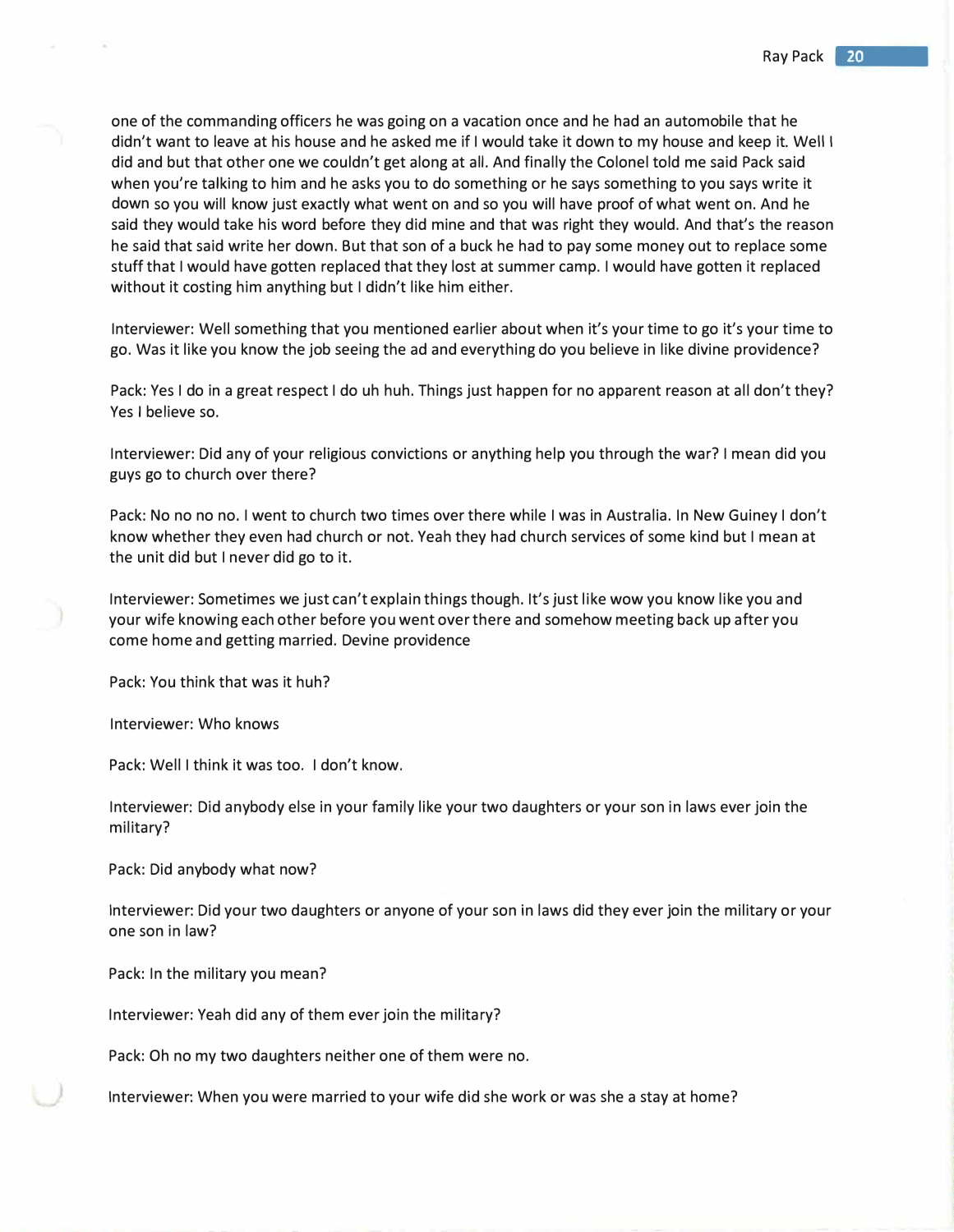Pack: She was a stay at home wife uh huh.

Interviewer: That was pretty the norm back then when the men came back.

Pack: Now she did after my girls got in school now she did take a job they asked her to take a job in the cooking out at White Bluff there. Then when my younger brother got sick with cancer she quit that and helped his wife take care of him and then she never did work anymore.

Interviewer: Did you work with a lot of women?

Pack: I was in meat inspection see I worked for the reserve for five and a half years and then I got out of that and got into meat inspection which paid more than what I was getting in the reserve. And I worked with a lot of women in that. But when I worked with the meat inspection there was a woman in there that worked in the office and she was just real smart. She knew regulations and all that stuff. And there was a job opening a job come open that she wanted and she was qualified for it. It would have been about a two grade promotion I think for her. And she couldn't get it because she didn't have the experience.

Interviewer: That was their excuse.

Pack: Well that was it though she didn't have the experience so she couldn't get it. But the man that got it he wasn't worth a think or damn he just wasn't any good at all. But this ale girl she knew regulations and all that stuff. She didn't know about how to go about inspecting so that left her out.

Interviewer: What did you think about women's rights and women's lib that started in the 1960's?

Pack: Oh I think it's a bunch of bull. She was a women but I think if a women is qualified for a job that she should have just as much chance as a man's got. But I don't think you should pass over a man that's got experience and qualifications and everything to give a woman a job.

Interviewer: Yeah I don't either.

Pack: I don't believe that you should pass over a white man that's got experience and qualifications and give a black man a job either. You know about all this stuff.

Interviewer: Was there any women overseas where you were that were in the army? I know they had separate quarters for women like nurses and stuff.

Pack: Oh they had a lot of whacks over there and they sent a load of them home just about every month pregnant.

Interviewer: See that's the fraternizing I was talking about earlier. We don't fraternize.

Pack: But they did they sent a gang of them home every month.

Interviewer: See that's what the problem is with the Navy nowadays is that they put them on the ships and they have to send them back.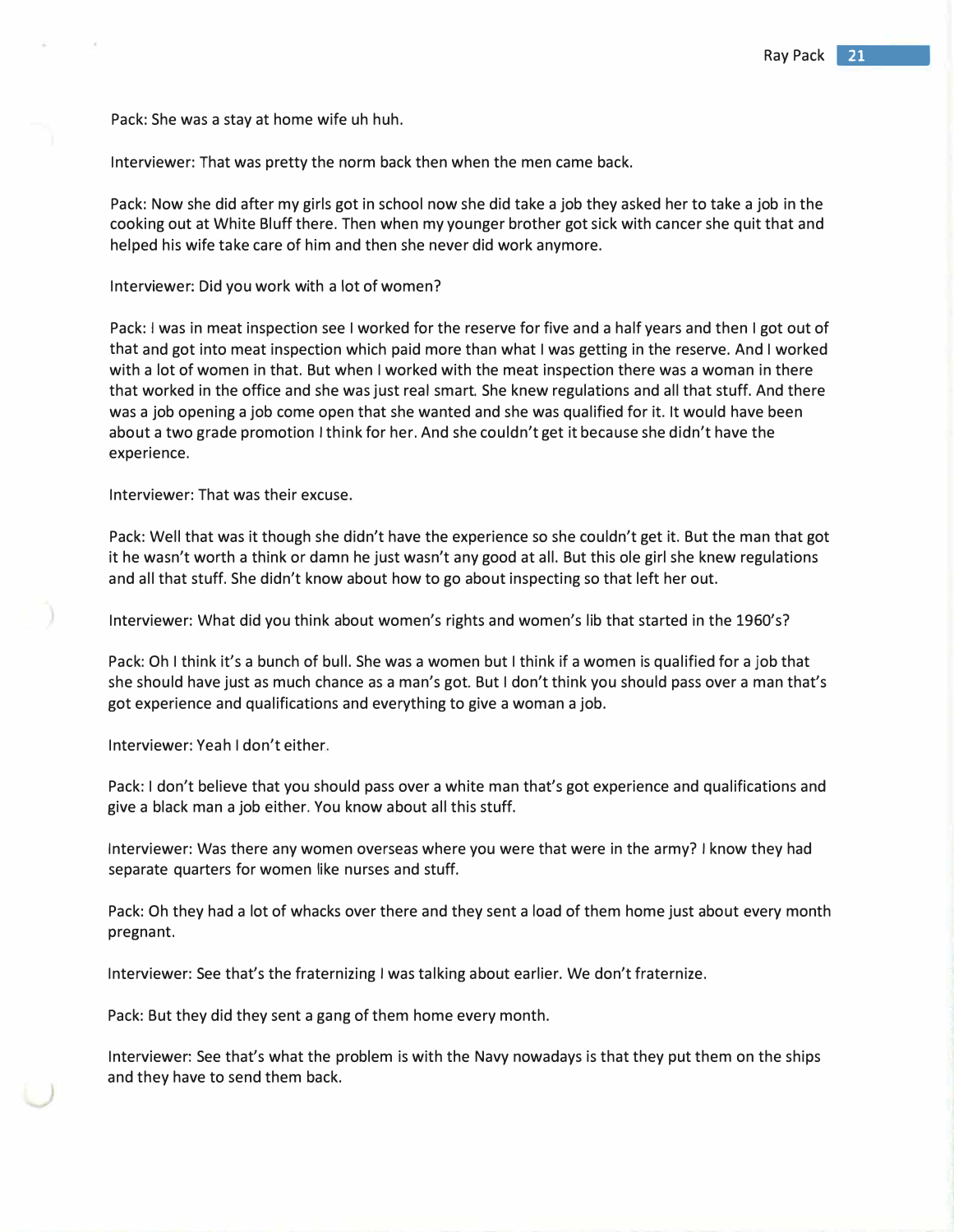Pack: I'll tell you what happened on time one Sunday over there we was in what they called the Marcum Valley and it was hot and all. And you know what a valley is it was like this right here was a valley and over here our tents the enlisted men's tents was over in here. And up on the hillside well over on this hillside here the officers had there tents built up and everything where they could sit out on they had a balcony more or less where they could sit out and watch us enlisted men what we were doing. So I'm naturally low down anyway I guess but there was five men in my tent and we saw these whacks up there with these officers up there. And I just made a suggestion that down at the lower end of that valley I mean not at the lower end of the valley but at the lower end of the tent section that we had a shower down there. And I just made a suggestion I said let's just march just strip off naked and march by George down there in front of them nurses and whacks and so forth. And we did we got a kick form that too. They had a notice up on the bulletin board the next day for us to always be clothed when we go to the shower.

Interviewer: You would think that they wouldn't complain.

Pack: Well if it had just been one they probably wouldn't have. I don't know we had a lot of fun a lot of serious times and everything.

Interviewer: Did you ever have a moment that you were really thinking maybe, put aside the fact that you thought when it was your time to go you know it would be your time. But did you ever have a moment when you were over there when you thought my goodness I just might be ready to die?

Pack: I don't know I was always thinking home.

) Interviewer: Wanting to be back over here?

Pack: Wanting to be back to Mama's cooking.

Interviewer: You can't beat Mama's cooking. We all think our mothers cook the best too.

Pack: Me and a boy from Colorado Ray Parker we were in the same tent and we was in that Market Valley too at that same time. And we got paid I don't know what week it was but we got paid and marched through the pay line. And we went down to the motor pool he and I, I was drawing ninety something dollars a month. And that would buy 30 bottles of beer and we both went down and bought all of it up in beer. And we had told the cook our cook what do you call them mess sergeant we had told the mess sergeant that we was going to get some beer. And he said well I've got an ice box over there says how about us cooling it off before you drink it and so we went down there to an Australian camp and we got 60 bottles of beer big quart bottles of beer. And brought them back and the other three that was in our tent and the master sergeant was the only one mess sergeant was the only one to drink any of that beer. But I got so drunk boy. Another time the first time I ever got drunk in my life was in Australia and we went we were off for some reason or another that day and we went into town. We was about three or four miles away from town it was a town in Australia I don't remember what the name of the town was but it was a town. And we went in there and was drinking beer and everything and at that time they were ferrying airplanes over here and the all of them getting in the same plane and going back. And there was them officers come in one of the bars that we were in there I mean that we were all in. And we got acquainted we got to talking to each other and everything and one of them told me says we got to talking about writing home and all that stuff. And he said well if you'll write a letter and give it to me said I'll take it home and mail it I'll take it back to the states and mail it for you and you can say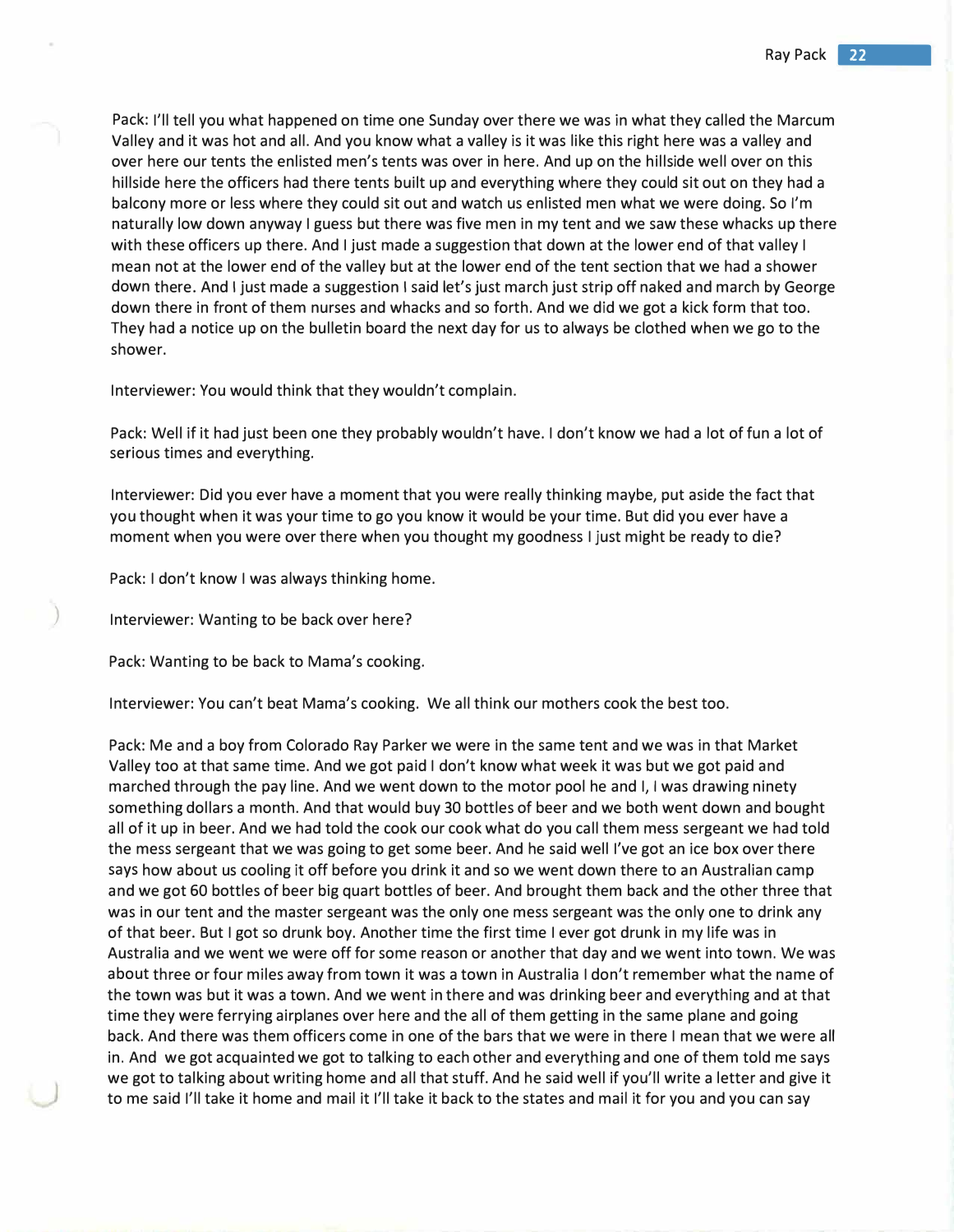what you want to in that. See they what do you call that stuff when they were reading your mail and everything?

# Interviewer: Censored?

Pack: Censored yeah and they were censoring my mail. They just about cut some of mine all to pieces. And he told me he'd take anything like that I wanted back. But I got drunk and missed out on that too.

Interviewer: Was there a lot of propaganda about the war that you heard of?

Pack: Oh no it wasn't no propaganda over there it was all business over there. But me and that officer we some of them told me I don't know I got so drunk I don't know what happened or anything. But they told me that me and him was going from bar to bar and he was buying whiskey for me and everything and said finally I was just hanging on the bar by my chin. And finally when I woke up I was in my tent with my head sticking out the door. And you know the shipping crates that they have that was my floor and my head was sticking out not the door but the opening the tent flap and it was just as green down under me as it could be where I had vomited all over everything. Lord I've never been as sick in my life I don't believe and but that officer of course I don't know how much whiskey he bought me or beer or whatever he bought me. But he found out where my unit was located and he hired a taxi and took me out to my unit and took me to the orderly room and found out where my tent was located and he took me to my tent. So there was lots of good people I tell you there was.

Interviewer: Did you make any friends over there that you still keep in contact with?

Pack: I don't keep in contact with any now they're all dead and gone.

Interviewer: Well I mean when you first got back.

Pack: the last one that I kept in contact with got Alzheimer's and I keep in contact with his wife though. And he died a couple of year ago I guess but I don't any of the rest of them. I don't know where any of them are located or anything. Yeah I kept in touch with a lot of them. What is that thing what are you doing is it still taking pictures?

Interviewer: I'm making sure it is still working.

Pack: It's what?

)

Interviewer: I'm making sure that it's still working.

Pack: But when we was in Australia and that was when we was in Australia too. We were camped right out in the middle of a horse racetrack you know. And we were on the infield of that we weren't on the track we were in the middle of it. And I got drunk there and I was walking down there and they took a picture of me and I had that picture for a long time. But I was urinating walking along there and urinating and I told them I said I can't write a letter but I said will one of y'all write my Mama and tell her I'm not drunk. They'd say well you are drunk. I said well tell her I won't do it anymore. Oh boy. And when we got to Australia I'll tell you how poor we were when we got there I got paid five dollars at Fort Oberthrope Georgia as a partial payment. And I loaned my older brother of course he drank beer at that time I didn't drink anything at that time I started shortly. But I loaned him a little bit of that five dollars.